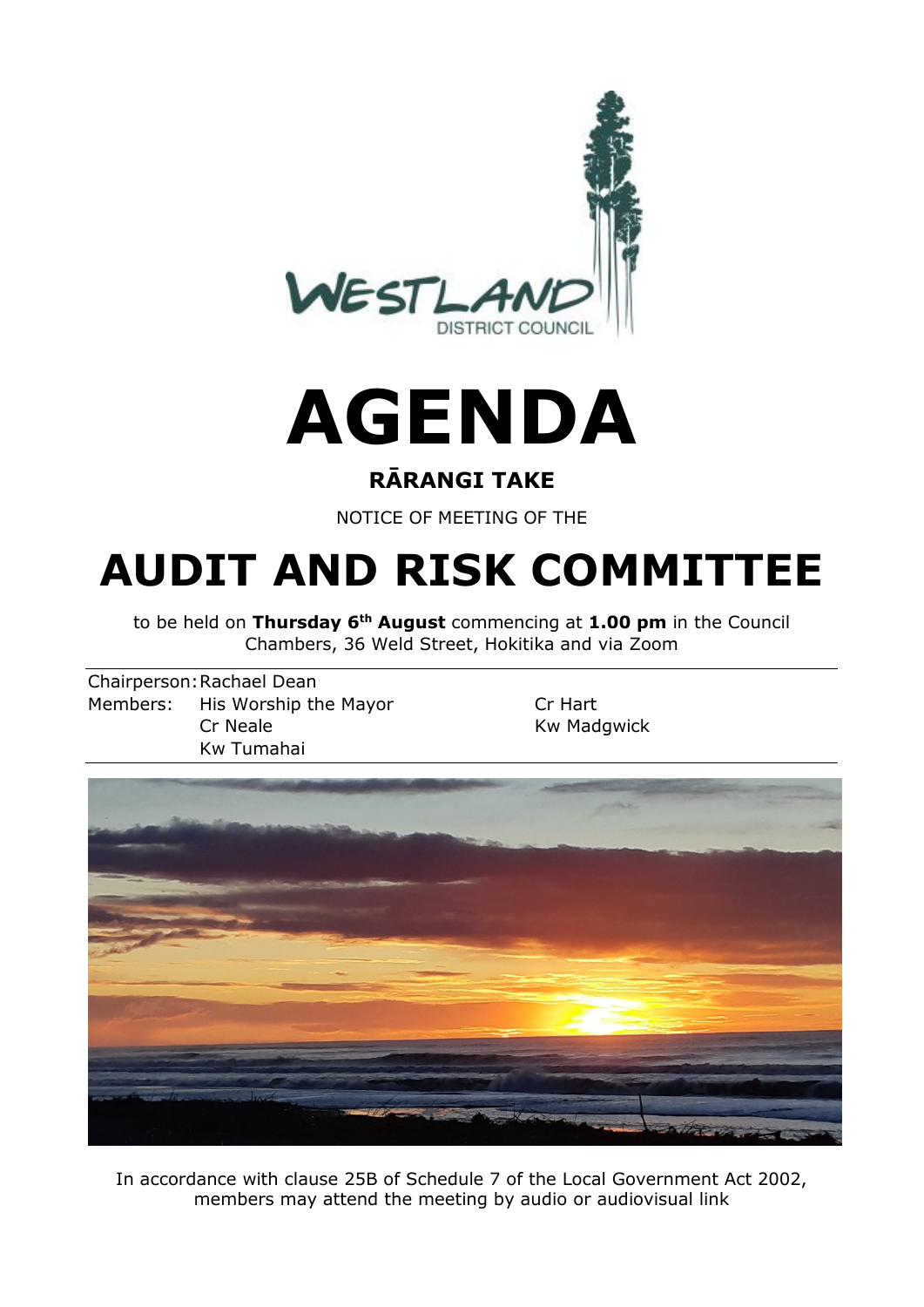## **Council Vision:**

We work with the people of Westland to grow and protect our communities, our economy and our unique natural environment.

## **Purpose:**

The Council is required to give effect to the purpose of local government as prescribed by section 10 of the Local Government Act 2002. That purpose is:

- (a) To enable democratic local decision-making and action by, and on behalf of, communities; and
- (b) To promote the social, economic, environmental, and cultural well-being of communities in the present and for the future.

## **1. NGĀ WHAKAPAAHA APOLOGIES**

(includes leave of absence notification)

## **2. WHAKAPUAKITANGA WHAIPĀNGA DECLARATIONS OF INTEREST**

Members need to stand aside from decision-making when a conflict arises between their role as a Member of the Council and any private or other external interest they might have. This note is provided as a reminder to Members to review the matters on the agenda and assess and identify where they may have a pecuniary or other conflict of interest, or where there may be a perception of a conflict of interest.

If a member feels they do have a conflict of interest, they should publicly declare that at the start of the meeting or of the relevant item of business and refrain from participating in the discussion or voting on that item. If a member thinks they may have a conflict of interest, they can seek advice from the Chief Executive or the Group Manager: Corporate Services (preferably before the meeting). It is noted that while members can seek advice the final decision as to whether a conflict exists rests with the member.

## **3. NGĀ TAKE WHAWHATI TATA KĀORE I TE RĀRANGI TAKE URGENT ITEMS NOT ON THE AGENDA**

Section 46A of the Local Government Official Information and Meetings Act 1987 states: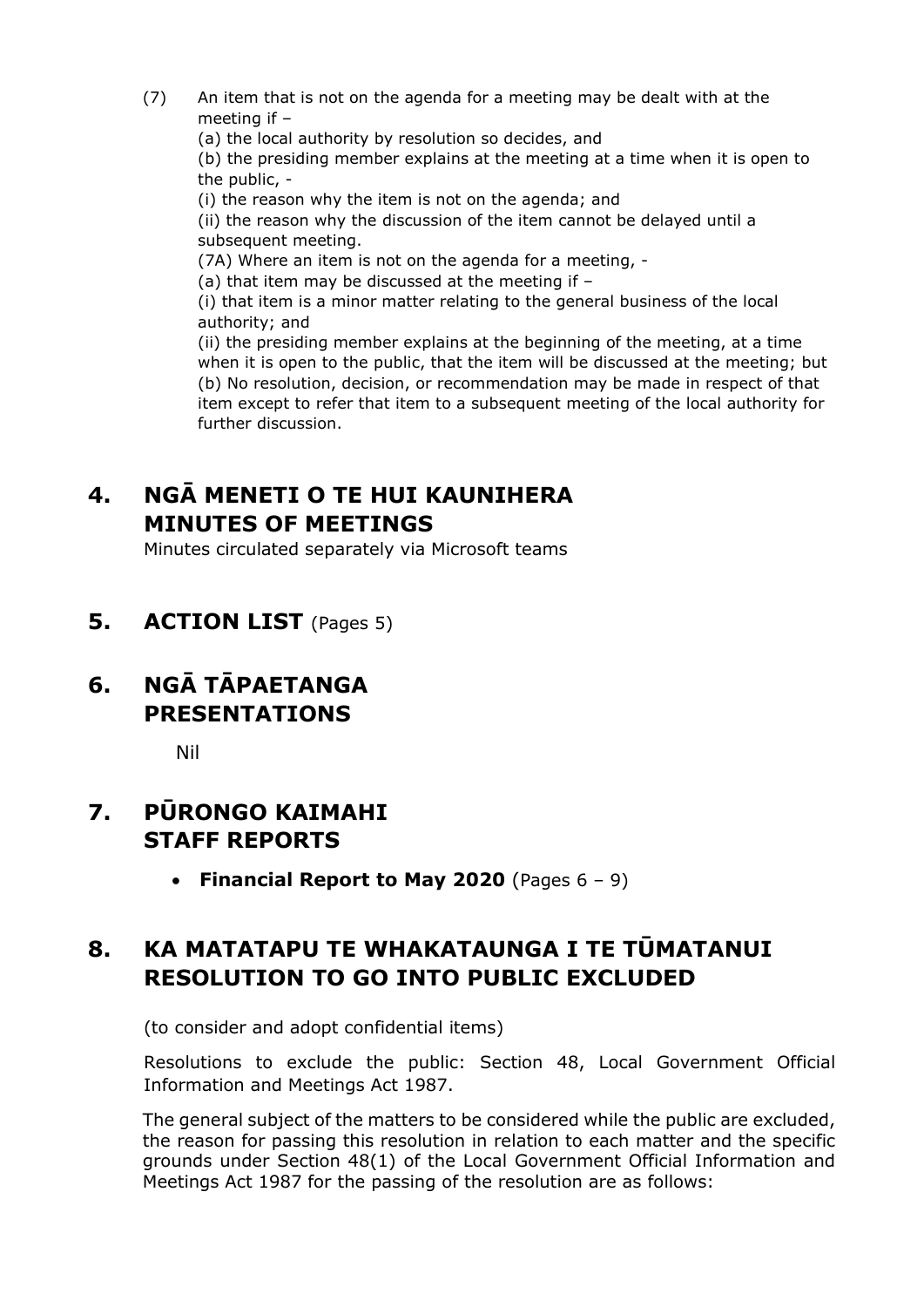| <b>Item</b><br>No. | <b>General subject</b><br>of each matter<br>to be considered | <b>Reason for</b><br>passing this<br>resolution in<br>relation to<br>each matter | <b>Ground(s) under Section</b><br>48(1) for the passing of this<br>resolution                                                                                                                                               |
|--------------------|--------------------------------------------------------------|----------------------------------------------------------------------------------|-----------------------------------------------------------------------------------------------------------------------------------------------------------------------------------------------------------------------------|
| 1.                 | Confidential<br>Minutes $-$<br>dated 07.05.2020              | Good reason<br>to<br>withhold<br>exist<br>under Section 7                        | That the public conduct of the<br>relevant part of the proceedings<br>of the meeting would be likely to<br>result in the disclosure of<br>information for which good<br>reason or withholding exists.<br>Section $48(1)(a)$ |
| 2.                 | <b>Risk</b><br>Report<br>August 2020                         | Good<br>reason to<br>withhold<br>exist<br>under Section 7                        | That the public conduct of the<br>relevant part of the proceedings<br>of the meeting would be likely to<br>result in the disclosure of<br>information for which good<br>reason or withholding exists.<br>Section $48(1)(a)$ |
| 3.                 | <b>Risk</b><br>Management<br>Manual<br>Report<br>Update      | Good<br>reason to<br>withhold<br>exist<br>under Section 7                        | That the public conduct of the<br>relevant part of the proceedings<br>of the meeting would be likely to<br>result in the disclosure of<br>information for which good<br>reason or withholding exists.<br>Section $48(1)(a)$ |
| 4.                 | Assessing Risk and<br>Risk Profiles Post<br>Covid-19         | Good<br>reason<br>to<br>withhold<br>exist<br>under Section 7                     | That the public conduct of the<br>relevant part of the proceedings<br>of the meeting would be likely to<br>result in the disclosure of<br>information for which good<br>reason or withholding exists.<br>Section $48(1)(a)$ |
| 5.                 | Quarterly<br>Whistleblower<br>Report -<br>August<br>2020     | Good<br>reason to<br>withhold<br>exist<br>under Section 7                        | That the public conduct of the<br>relevant part of the proceedings<br>of the meeting would be likely to<br>result in the disclosure of<br>information for which good<br>reason or withholding exists.<br>Section $48(1)(a)$ |
| 6.                 | <b>ACFE Global Fraud</b><br>Study 2020                       | Good<br>reason<br>to<br>withhold<br>exist<br>under Section 7                     | That the public conduct of the<br>relevant part of the proceedings<br>of the meeting would be likely to<br>result in the disclosure of                                                                                      |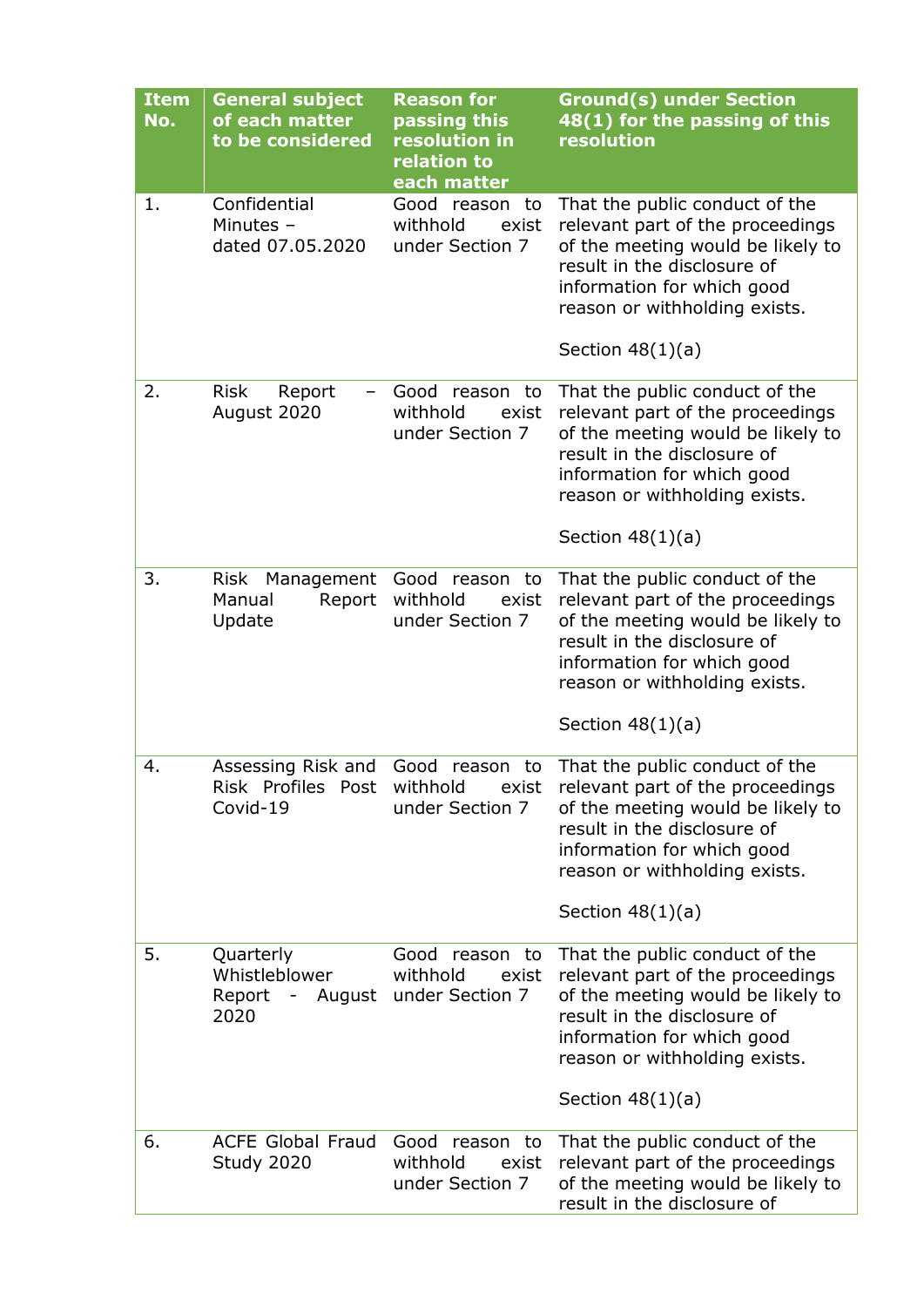information for which good reason or withholding exists.

Section 48(1)(a)

#### **DATE OF NEXT AUDIT AND RISK COMMITTEE MEETING THURSDAY 5TH NOVEMBER 2020 AT 1PM COUNCIL CHAMBERS, 36 WELD STREET, HOKITIKA AND VIA ZOOM**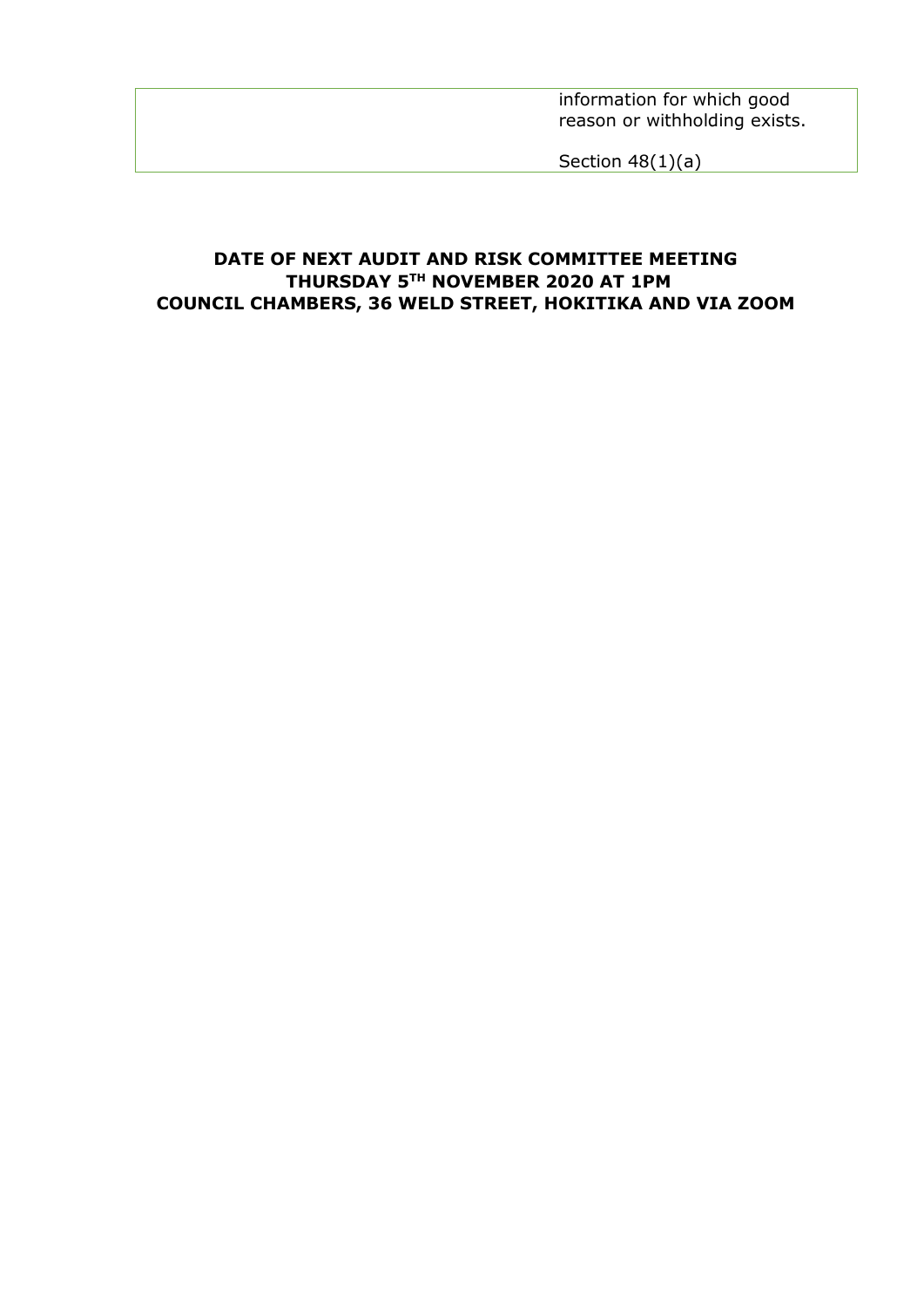#### **06.08.2020 AUDIT AND RISK COMMITTEE – ACTION LISTING**

| <b>Date</b> | <b>Item</b>                                                               | <b>Action Required</b>                                                                                             | <b>Status</b>                                                                 | <b>Lead</b><br><b>Officer</b>                     |
|-------------|---------------------------------------------------------------------------|--------------------------------------------------------------------------------------------------------------------|-------------------------------------------------------------------------------|---------------------------------------------------|
| 17.03.20    | Terms of Reference - Audit and Risk<br>Committee adopted 17.03.20         | Terms of Reference to be included on the action list for<br>review at the November 2020 meeting.                   | Add to the<br>Committee workplan<br>to be developed.                          | Group<br>Manager:<br>Corporate<br><b>Services</b> |
| 17.03.20    | Reserve Bank had undertaken community<br>consultation on the use of cash. | Feedback on the outcome of the community consultation<br>to be obtained from the Community Development<br>Advisor. | Work was halted due<br>to COVID, they will be<br>resuming the project<br>soon | Group<br>Manager:<br>Corporate<br><b>Services</b> |
|             |                                                                           |                                                                                                                    |                                                                               |                                                   |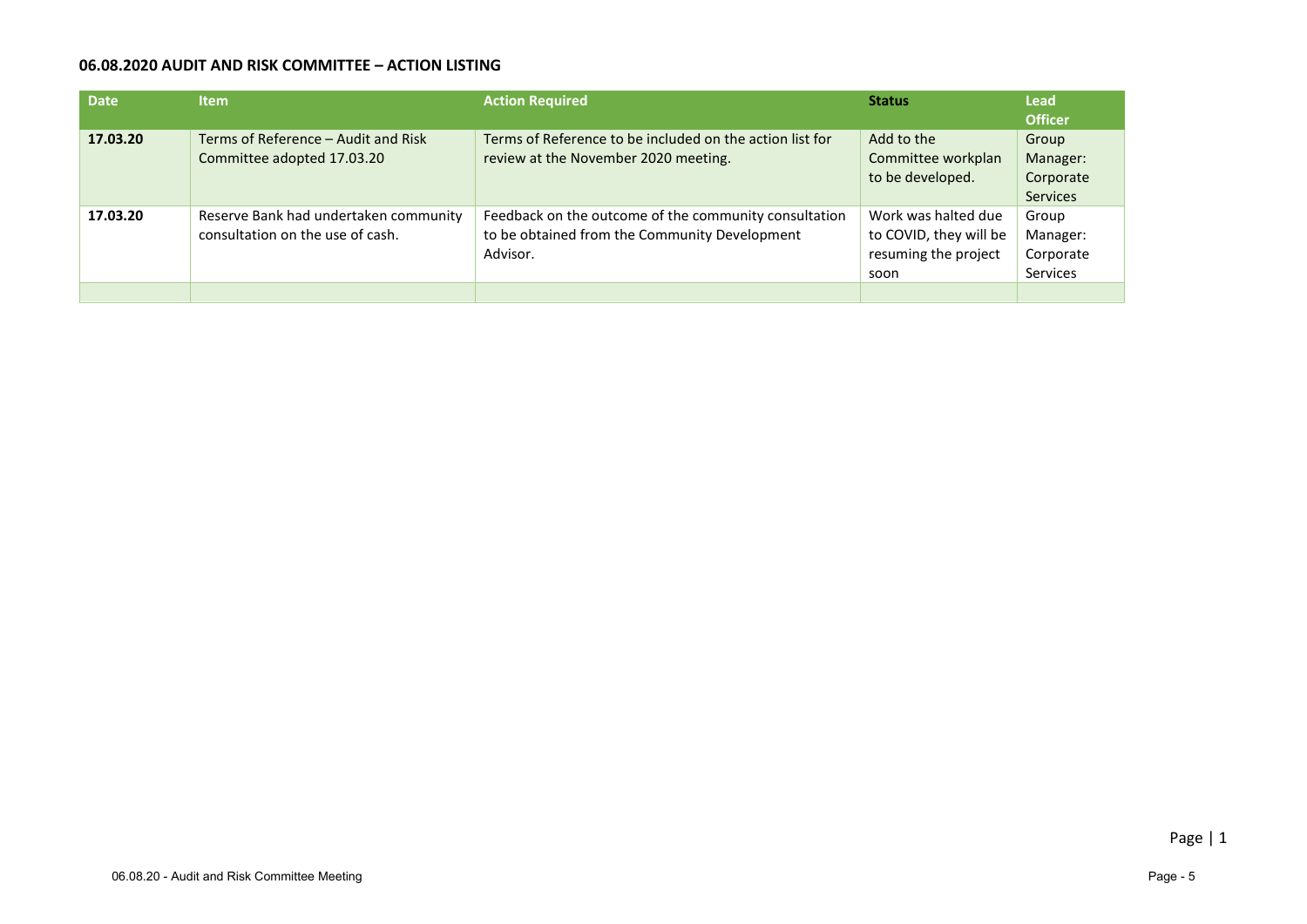

# Report

**DATE:** 6 August 2020

**TO:** Audit and Risk Committee

**FROM:** Group Manager, Corporate Services

#### **FINANCIAL PERFORMANCE: MAY 2020**

#### **1 SUMMARY**

- 1.1 The purpose of this report is to provide an indication of Council's financial performance for 11 months to May 2020.
- 1.2 This issue arises from a requirement for sound financial governance and stewardship with regards to the financial performance and sustainability of a local authority.
- 1.3 Council seeks to meet its obligations under the Local Government Act 2002 and the achievement of the District Vision adopted by the Council in May 2018, which are set out in the Long Term Plan 2018-28. These are stated on Page 2 of this agenda.
- 1.4 This report concludes by recommending that the Committee receive the financial performance report to May 2020, attached as **Appendix 1**.

#### **2 BACKGROUND**

- 2.1 The Council receives monthly financial reporting so that it has current knowledge of its financial performance and position against targets and objectives adopted in the Long Term Plan 2018-28.
- 2.2 This allows for Council to understand the impact of the decisions made through these plans.
- 2.3 The Audit and Risk Committee receives a more detailed financial report on a quarterly basis.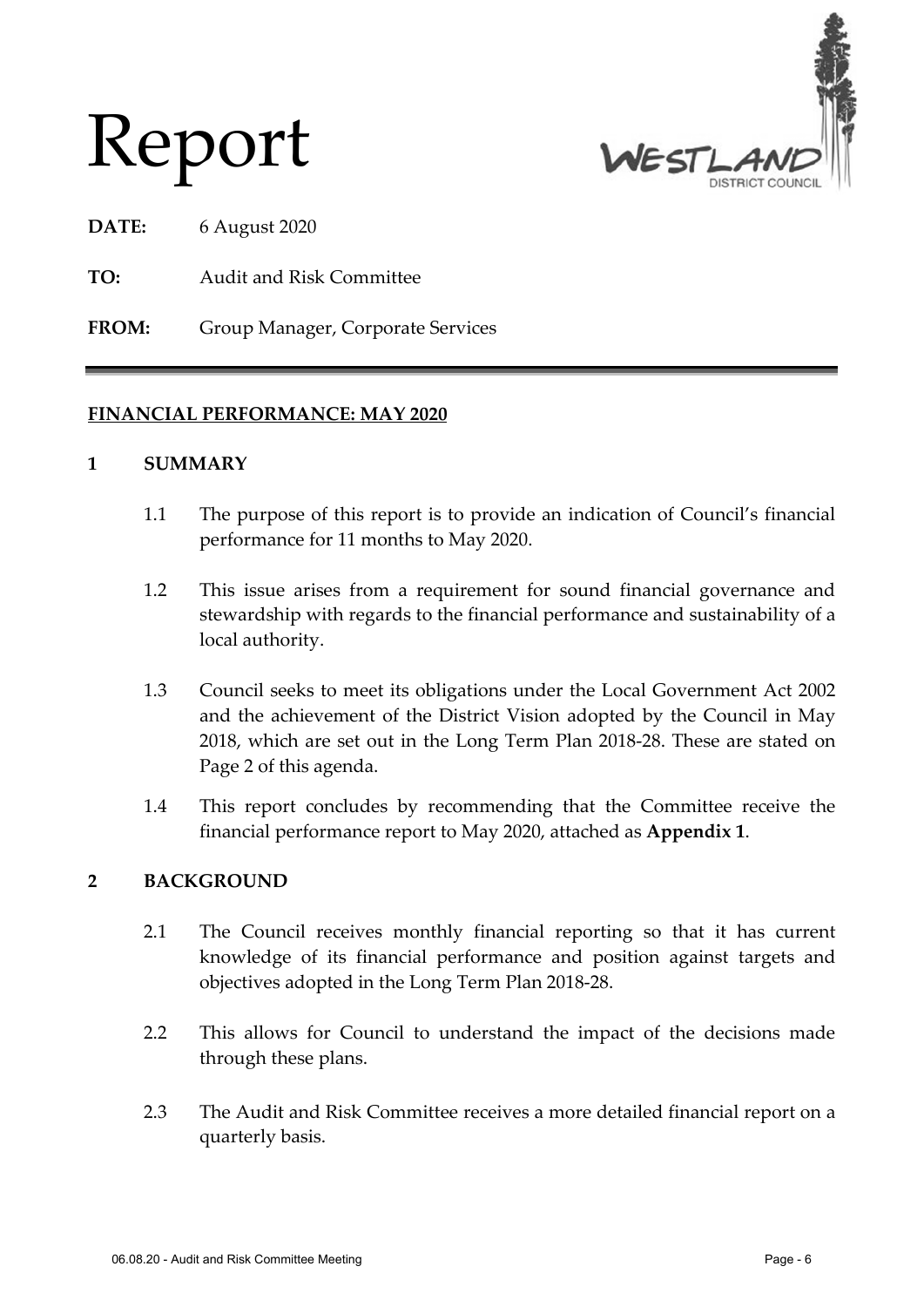#### **3 CURRENT SITUATION**

- 3.1 The report contains a sustainability report which provides an overview of the health of Councils financial position. The sustainability report measures Councils current performance against benchmarks, which are either required through the Financial Reporting and Prudence Regulations 2014, or the Local Government Funding Agency.
- 3.2 The report contains the standard financial statements including;
	- 3.2.1 Comprehensive revenue and expense, which details the operating revenue and expenses of Council.
	- 3.2.2 Detailed notes are provided for each line within the statement of Comprehensive Revenue and Expense.
	- 3.2.3 The statement of Financial Position provides a snapshot of council's assets and liabilities both current and non-current.
	- 3.2.4 The next item is a summary around the spend and completion of council projects, the full details of project information is presented and discussed at the capital projects and tenders committee. Lack of asset information has been an issue for council over many years, this has impacted the completion of the capital projects.
- 3.3 The next section details the position on council loans and investments, including risk management steps to manage interest rate risk.
- 3.4 The section on debtors is split between other debtors and rates debtors.
	- 3.4.1 The main area for consideration should be the age of debt.
	- 3.4.2 The sundry debtors balance at the end of May is lower than the previous year due to timing on an invoice the previous year.
	- 3.4.3 The rates debtors are higher than the same period the previous year, however this is due to the COVID-19 situation, the rates debt is likely to increase on a short-term basis due to rates deferrals and longer payment terms on current rates.
- 3.5 Historically council's debt management processes were poor, however with the arrival of a new rates officer in 2016, the Group Manager Corporate Services and rates officer together implemented an improved debt management process which has been working well and debt has been reducing progressively each year.
	- 3.5.1 The process involves timely reminders being sent out.
	- 3.5.2 A pro-active relationship with the debt collection company.
	- 3.5.3 Regular review of debt payment plans and requests for increased amounts to pay off debt quicker.
	- 3.5.4 Abandoned land sales.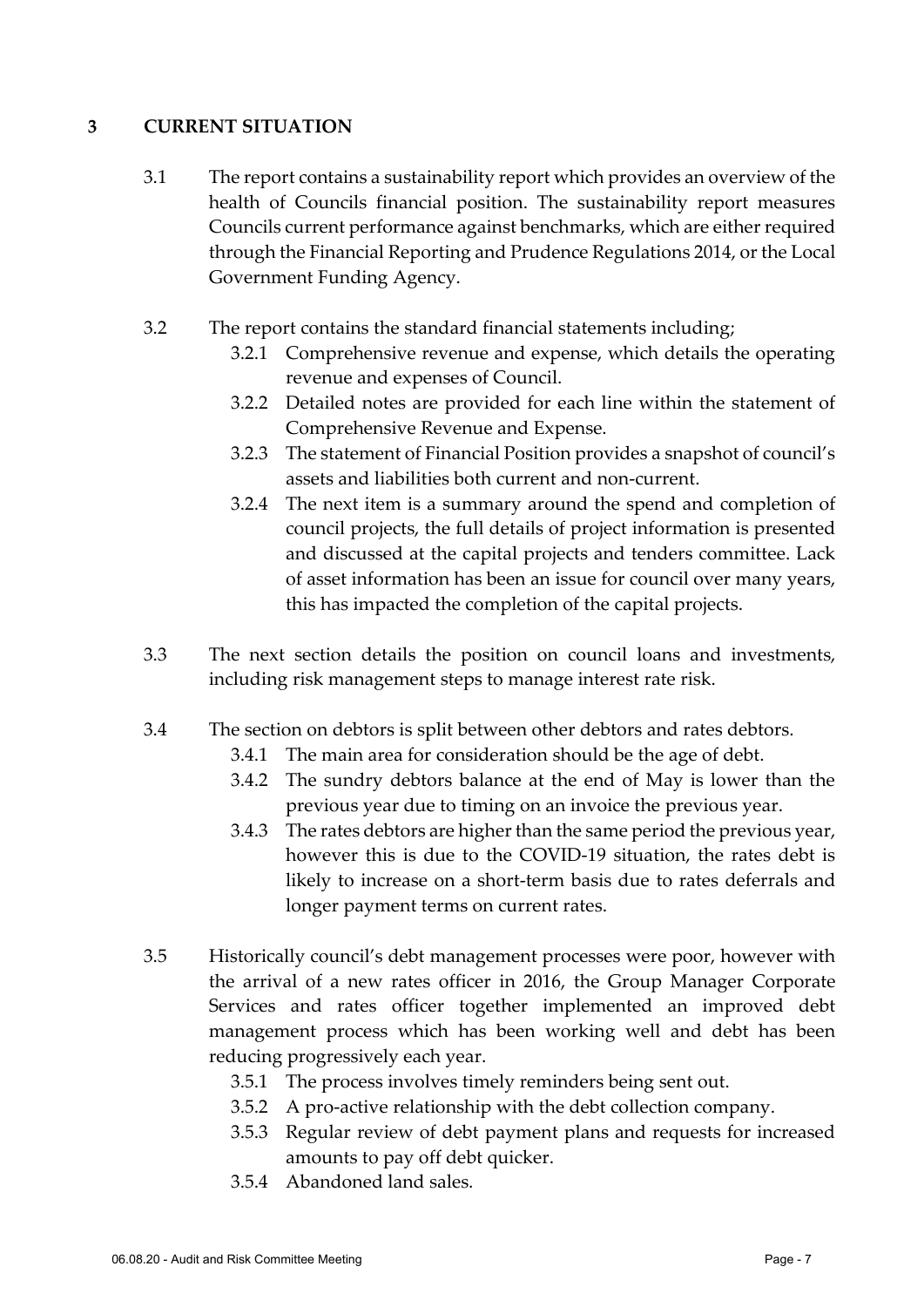- 3.5.5 Mortgagee process, currently outsourced to the debt collection company but to be administered by the rates officer going forward to reduce the cost.
- 3.5.6 Although there has been significant improvement in the debt balance, staff did inform Councillors that it would likely plateau as there is some very old debt that is subject to payment plans that staff cannot influence (court order). However, staff are continuing work to reduce this debt.
- 3.6 The final section shows the position of Councils reserve funds, both Council created reserves and restricted reserves.
	- 3.6.1 Council created reserves include depreciation reserves and township funds.
	- 3.6.2 Restricted reserves were created for specific uses such as the Reserve Development Fund.
	- 3.6.3 The Reserve Development Fund is currently showing a balance of \$440k however this balance does not include funds already committed through annual and long term plans.

#### **4 OPTIONS**

4.1 Option 1: Council can choose to receive the report or not.

#### **5 SIGNIFICANCE AND ENGAGEMENT**

5.1 The report is administrative in nature and although is of interest to the Community, the report is for information purposes only and consultation is not required.

#### **6 ASSESSMENT OF OPTIONS (INCLUDING FINANCIAL IMPLICATIONS)**

6.1 The report is for information only, the report is to inform the Committee on the financial position therefore financial implications are discussed within the body of the report itself.

#### **7 RECOMMENDATION(S)**

A) **THAT** Committee receive the Financial Performance Report to May 2020

#### **Lesley Crichton Group Manager, Corporate Services**

**Appendix 1:** Financial Performance to May 2020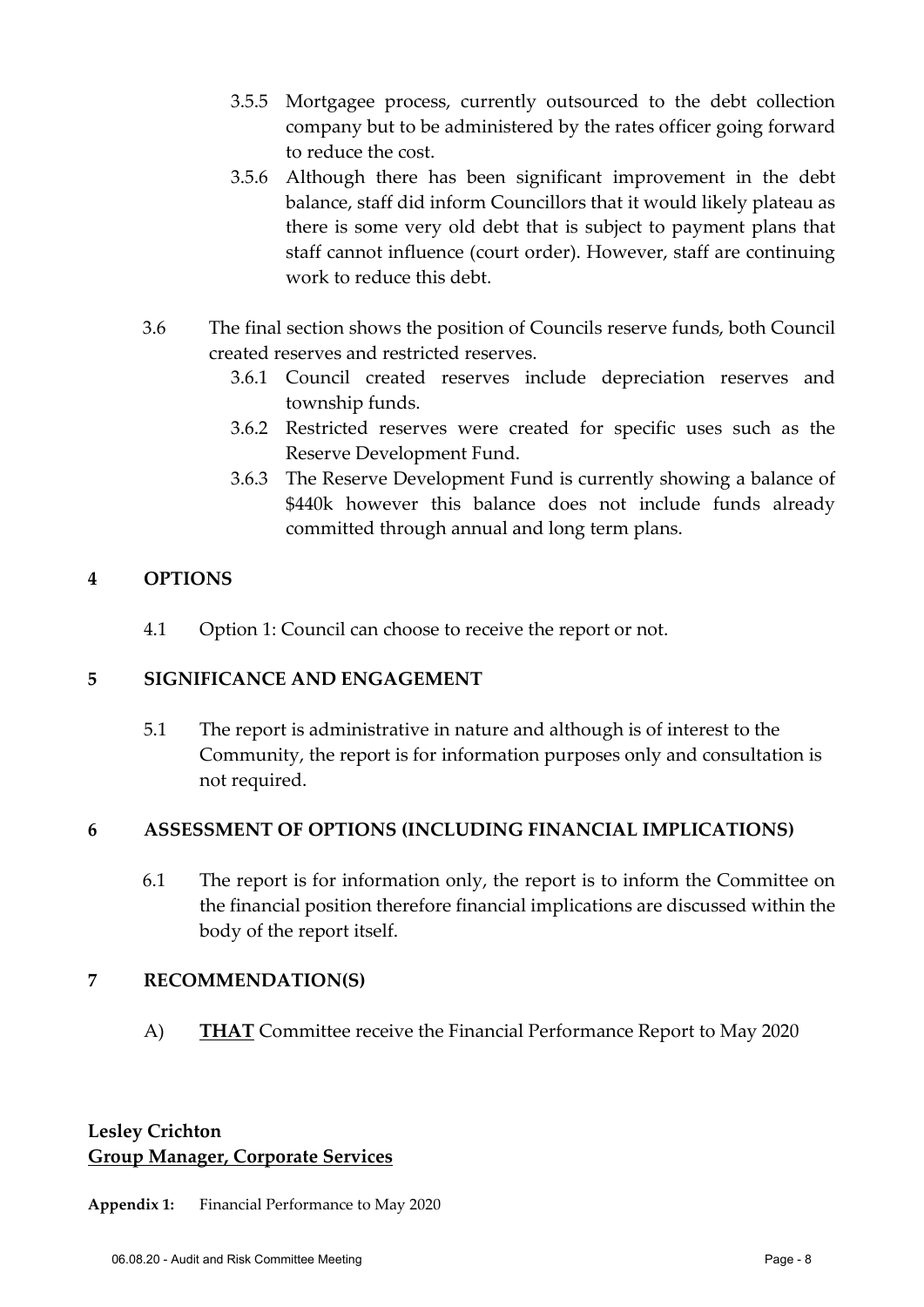



# Financial Report to May 2020

April 2020 – May 2020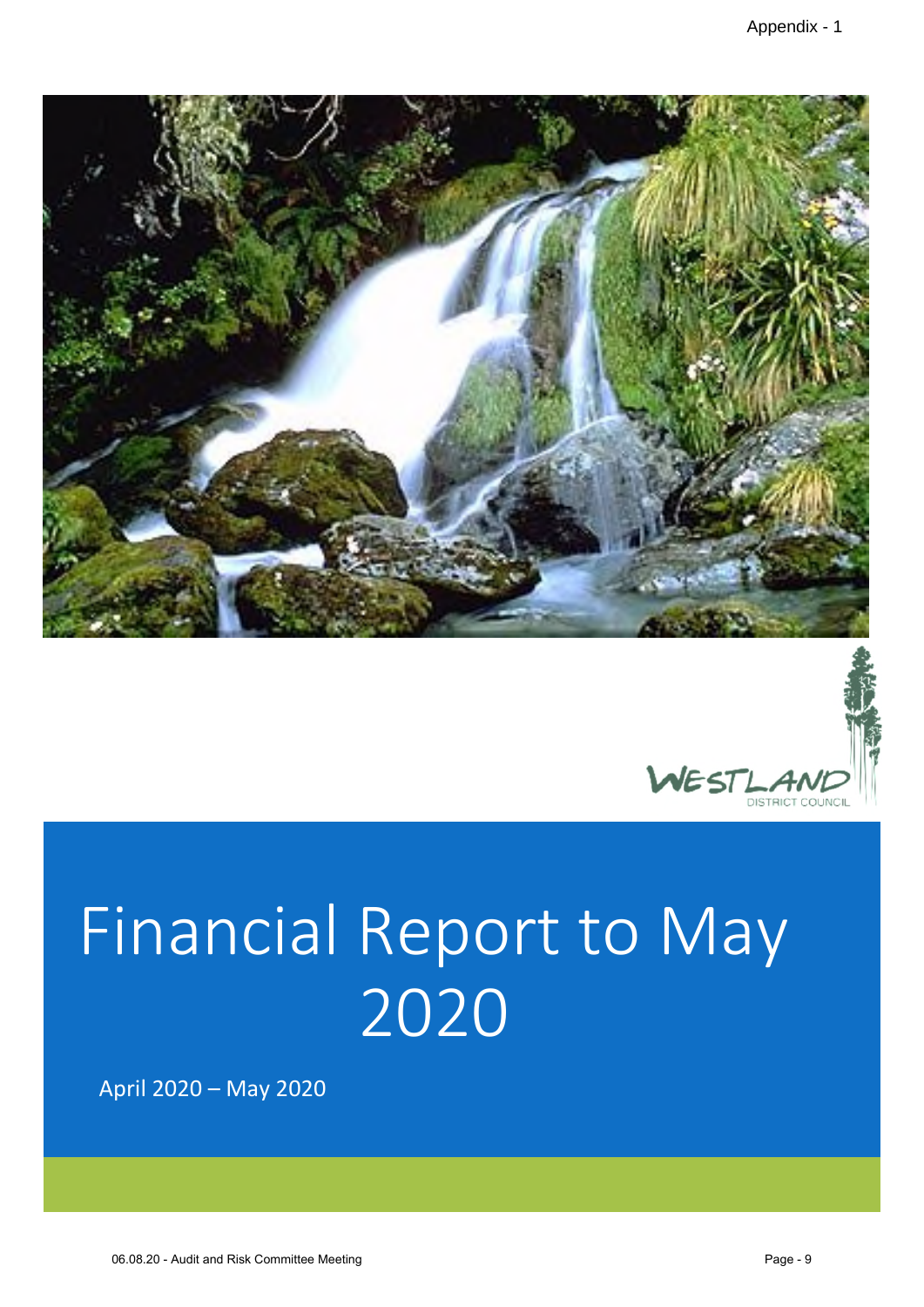## **Table of Contents**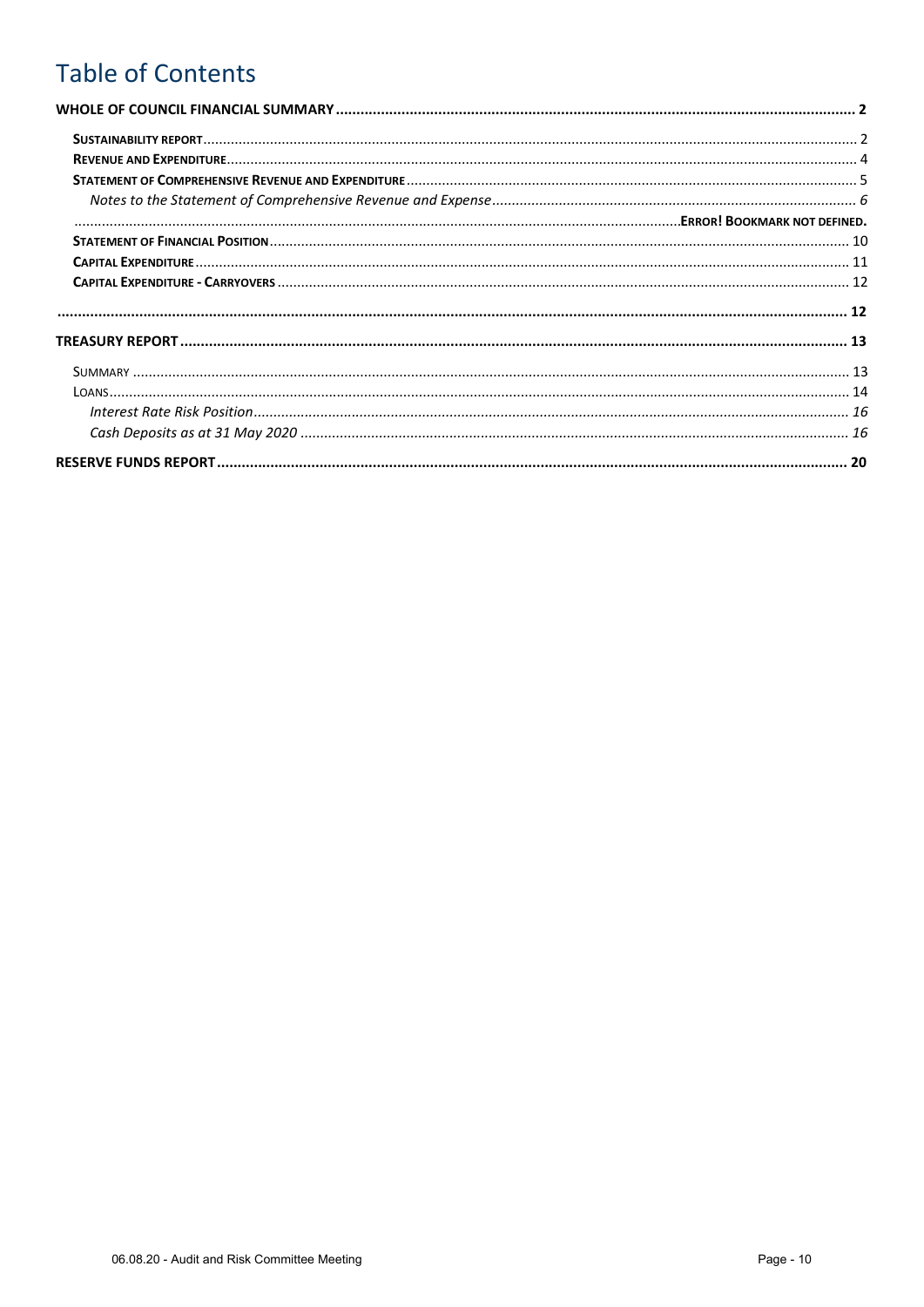## **Whole of Council Financial Summary**

| <b>Sustainability report</b>                       |                                                                                                                                                                                                                                                                                   |                                                    |
|----------------------------------------------------|-----------------------------------------------------------------------------------------------------------------------------------------------------------------------------------------------------------------------------------------------------------------------------------|----------------------------------------------------|
| <b>Total revenue</b>                               | <b>Total expenditure</b>                                                                                                                                                                                                                                                          | <b>Total surplus/(deficit)</b>                     |
| \$23.27M                                           | <b>\$22.66M</b>                                                                                                                                                                                                                                                                   | \$0.61M                                            |
| Is 8.61% more than the total<br>budget of \$21.42M | Is 8.00% more than the total<br>budget of \$20.98M                                                                                                                                                                                                                                | Is 37.40% more than the total<br>budget of \$0.44M |
|                                                    |                                                                                                                                                                                                                                                                                   |                                                    |
|                                                    | <b>SUSTAINABILITY</b>                                                                                                                                                                                                                                                             |                                                    |
| <b>Rates to operating revenue</b>                  |                                                                                                                                                                                                                                                                                   | 62.37%                                             |
| Rates Revenue<br><b>Operating Revenue</b>          |                                                                                                                                                                                                                                                                                   | \$14.51M<br>\$23.27M                               |
| and asset revaluation gains.                       | 62.37% of operating revenue is derived from rates revenue. Rates revenue includes penalties,<br>water supply by meter and is gross of remissions. Operating revenue excludes vested assets,                                                                                       |                                                    |
| <b>Balanced budget ratio</b>                       |                                                                                                                                                                                                                                                                                   | 102.68%                                            |
| Operating revenue                                  |                                                                                                                                                                                                                                                                                   | \$23.27M                                           |
| Operating expenditure                              |                                                                                                                                                                                                                                                                                   | \$22.66M                                           |
| is 102.68% of operating expenditure.               | Operating revenue should be equal or more than operating expenditure. Operating revenue<br>excludes vested assets and asset revaluation gains. Operating expenditure includes<br>deprecation and excludes landfill liability and loss on asset revaluations. Year to date revenue |                                                    |
| Interest to rates revenue (LGFA Cov.)              |                                                                                                                                                                                                                                                                                   | 4.03%                                              |
| Net interest and finance costs                     |                                                                                                                                                                                                                                                                                   | \$0.59M                                            |
| Rates Revenue                                      |                                                                                                                                                                                                                                                                                   | \$14.51M                                           |
| and gross of remissions.                           | 4.03% of rates revenue is paid in interest. Our set limit is 25% of rates revenue. Net interest is<br>interest paid less interest received. Rates revenue includes penalties, water supply by meter                                                                               |                                                    |
| Interest to operating revenue                      |                                                                                                                                                                                                                                                                                   | 2.52%                                              |
| Net Interest and finance costs                     |                                                                                                                                                                                                                                                                                   | \$0.59M                                            |
| Operating revenue                                  |                                                                                                                                                                                                                                                                                   | \$23.27M                                           |
| interest is interest paid less interest received.  | 2.52% of operating revenue is paid in interest. Our set limit is 10% of operating revenue. Net                                                                                                                                                                                    |                                                    |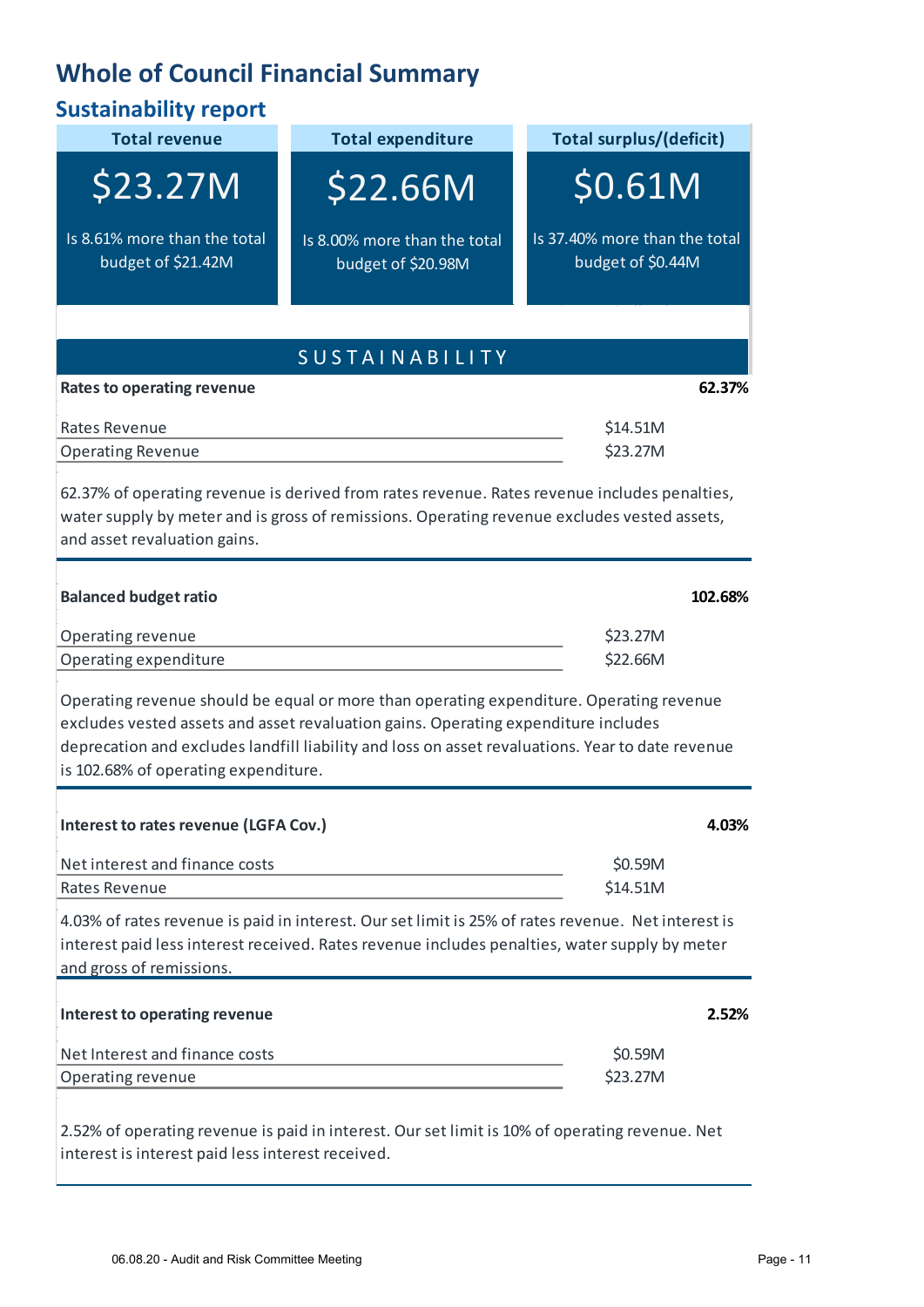## **Liquidity Risk (LGFA Cov.) 140.90%**

| Undrawn committed facilities |  |
|------------------------------|--|
| ish and cash equivalents     |  |

The liquidity risk policy requires us to maintain a minimum ratio of 110% which is also an LGFA covenant. Our current liquidity risk is 140.90%

| <b>Essential services ratio</b> |        | 108.94% |
|---------------------------------|--------|---------|
| Capital expenditure             | S5.37M |         |
| Depreciation                    | S4.93M |         |

Capital expenditure should be equal or more than depreciation for essential services, for year to date capex is 108.94% of depreciation. Essential Services are Water Supply, Wastewater, Stormwater and Roading.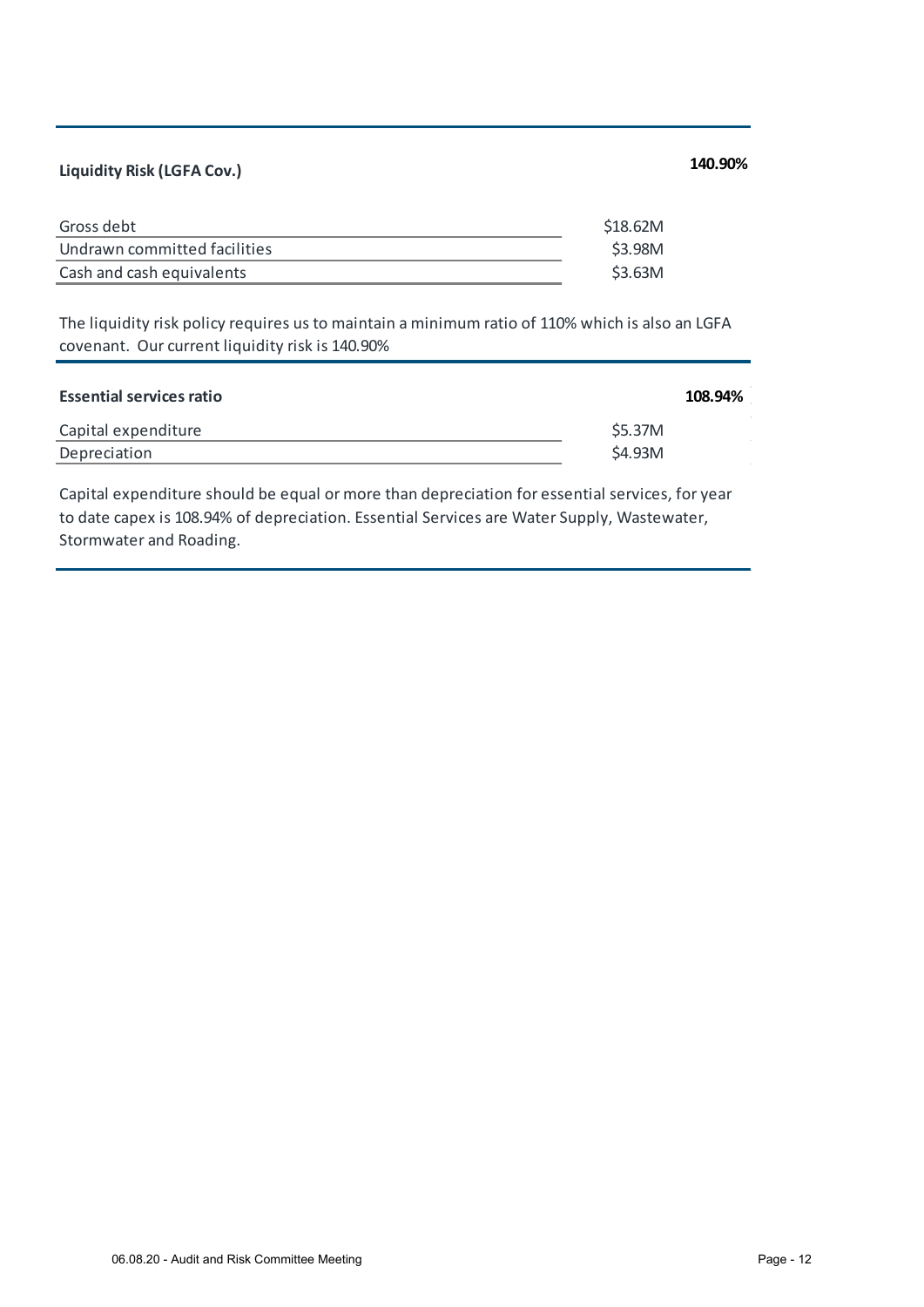## **Revenue and Expenditure**



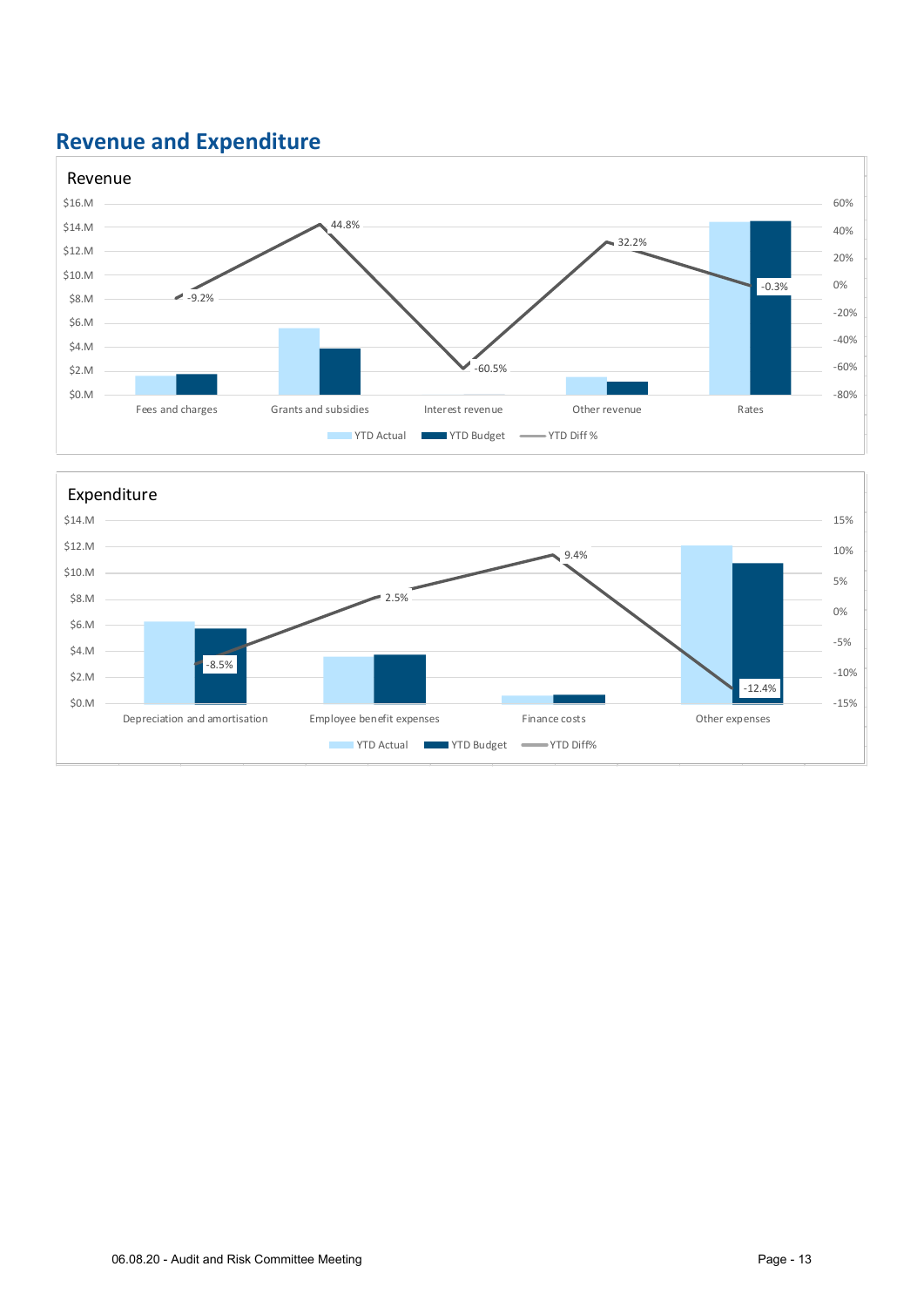## **Statement of Comprehensive Revenue and Expenditure**

| Statement of Comprehensive Revenue and Expense |              |                                               |                                                |                                       |                                       |                                         |              |  |
|------------------------------------------------|--------------|-----------------------------------------------|------------------------------------------------|---------------------------------------|---------------------------------------|-----------------------------------------|--------------|--|
| For the period ended May 2020                  |              |                                               |                                                |                                       |                                       |                                         |              |  |
|                                                | <b>Notes</b> | <b>Full Year</b><br><b>Forecast</b><br>(5000) | <b>Full</b><br>Year<br><b>Budget</b><br>(5000) | <b>YTD</b><br><b>Budget</b><br>(5000) | <b>Actual</b><br><b>YTD</b><br>(5000) | <b>Variance</b><br><b>YTD</b><br>(5000) | Var/Bud<br>℅ |  |
| Revenue                                        |              |                                               |                                                |                                       |                                       |                                         |              |  |
| Rates                                          | 01           | 16,225                                        | 16,437                                         | 14,562                                | 14,513                                | (49)                                    | $-0.3%$      |  |
| Grants and subsidies                           | 02           | 5,898                                         | 4,162                                          | 3,873                                 | 5,609                                 | 1,736                                   | 44.8%        |  |
| <b>Interest Revenue</b>                        | 03           | 54                                            | 82                                             | 75                                    | 30                                    | (45)                                    | $-60.5%$     |  |
| Fees and Charges                               | 04           | 1,774                                         | 1,951                                          | 1,782                                 | 1,618                                 | (163)                                   | $-9.2%$      |  |
| Other revenue                                  | 05           | 1,909                                         | 1,419                                          | 1,133                                 | 1,498                                 | 365                                     | 32.2%        |  |
| Total operating revenue                        |              | 25,859                                        | 24,049                                         | 21,424                                | 23,268                                | 1,844                                   | 8.6%         |  |
| <b>Expenditure</b>                             |              |                                               |                                                |                                       |                                       |                                         |              |  |
| <b>Employee Benefit expenses</b>               | 06           | 4,002                                         | 4,090                                          | 3,742                                 | 3,649                                 | (92)                                    | $-2.5%$      |  |
| <b>Finance Costs</b>                           | 07           | 704                                           | 740                                            | 678                                   | 615                                   | (64)                                    | $-9.4%$      |  |
| Depreciation                                   | 08           | 6,868                                         | 6,316                                          | 5,789                                 | 6,283                                 | 493                                     | 8.5%         |  |
| Other expenses                                 | 09           | 13,142                                        | 11,836                                         | 10,772                                | 12,113                                | 1,341                                   | 12.4%        |  |
| Total operating expenditure                    |              | 24,716                                        | 22,982                                         | 20,982                                | 22,660                                | 1,678                                   | 8.0%         |  |
| <b>Operating Surplus/(Deficit)</b>             |              | 1,143                                         | 1,068                                          | 443                                   | 608                                   | 166                                     | 37.4%        |  |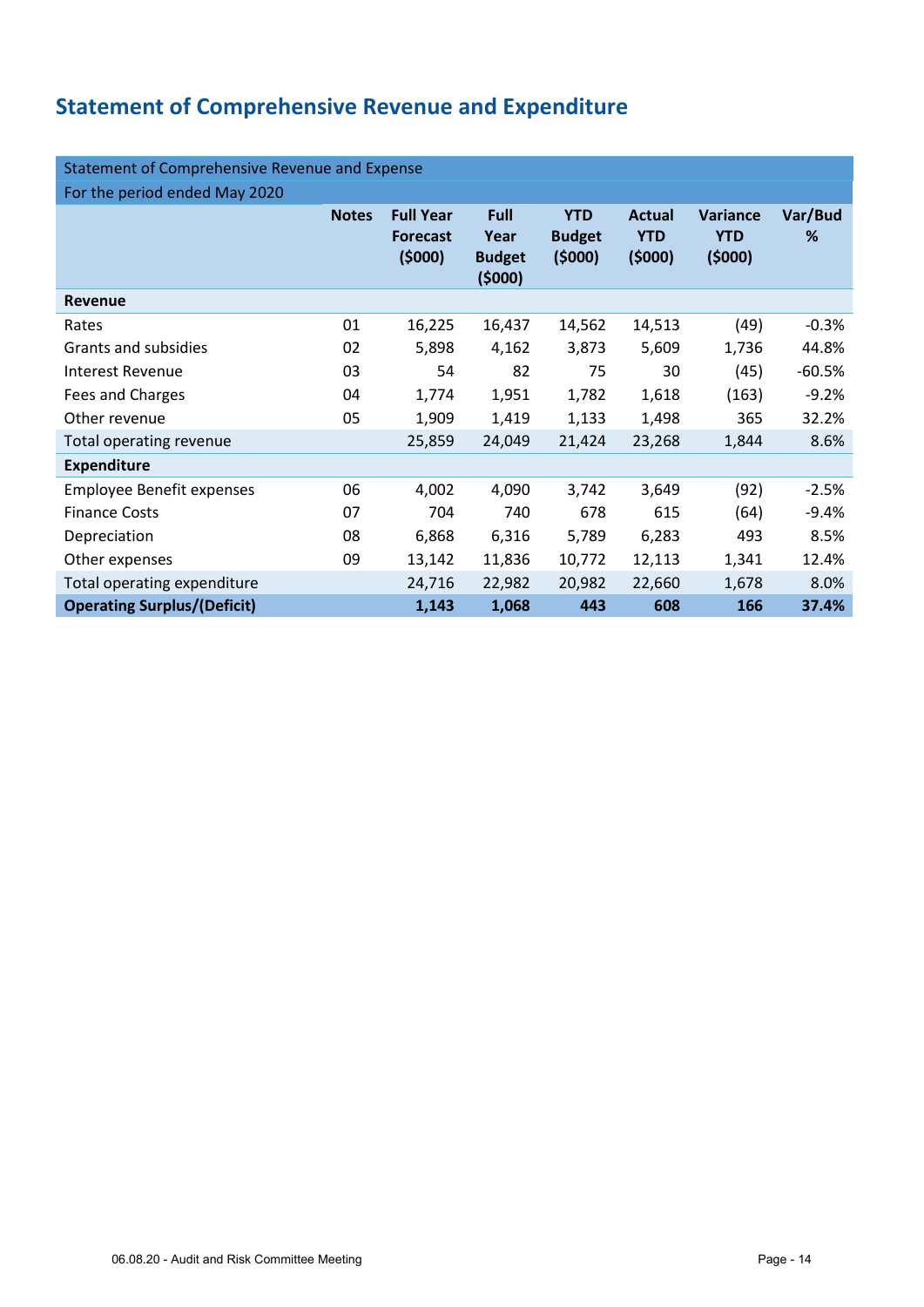#### Notes to the Statement of Comprehensive Revenue and Expense

*Comments are provided on permanent variances over \$25,000 only* 

| <b>Note 1 - Rates</b>                 |                           |                                             |          |                                                     |        |                                                                                                                                                                                                                                                                                                                                                                                    |
|---------------------------------------|---------------------------|---------------------------------------------|----------|-----------------------------------------------------|--------|------------------------------------------------------------------------------------------------------------------------------------------------------------------------------------------------------------------------------------------------------------------------------------------------------------------------------------------------------------------------------------|
|                                       | Annual<br>Plan<br>(000's) | Annual<br><b>Plan YTD</b><br>(000's)        | (000's)  | Actual YTD Variance Var/Bud %<br><b>YTD (000's)</b> |        | <b>Notes</b>                                                                                                                                                                                                                                                                                                                                                                       |
| Rates                                 | \$16,437                  | \$14,562                                    | \$14,513 | $-549$                                              | 0%     | Actual rates income is lower than budgeted mainly due to<br>an unbugeted Rates remission granted to Glenfern Villas as<br>a result of changing their ownership structure.                                                                                                                                                                                                          |
| <b>Total - Rates</b>                  | \$16,437                  | \$14,562                                    | \$14,513 | $-549$                                              | 0%     |                                                                                                                                                                                                                                                                                                                                                                                    |
| <b>Note 2 - Grants and subsidies</b>  |                           |                                             |          |                                                     |        |                                                                                                                                                                                                                                                                                                                                                                                    |
|                                       | Annual<br>Plan<br>(000's) | <b>Annual</b><br><b>Plan YTD</b><br>(000's) | (000's)  | Actual YTD Variance Var/Bud %<br><b>YTD (000's)</b> |        | <b>Notes</b>                                                                                                                                                                                                                                                                                                                                                                       |
| <b>Grants &amp; Contributions</b>     | \$1,943                   | \$1,781                                     | \$2,257  | \$476                                               | 27%    | Actual income is higher than planned due to unbudgeted<br>grants received for these projects: \$500k for Carnegie<br>building, \$234k for Responsible camping, \$364k for WCWT<br>and \$449k for Franz campervan waste disposal. This higher<br>than planned variance is partially Offset by lower than<br>planned NZTA grant income due to lower spending on<br>roading projects. |
| <b>Capital Subsidies</b>              | \$2,219                   | \$2,092                                     | \$3,352  | \$1,260                                             | 60%    | Actual Capital subsidies income is higher than planned<br>mainly due to the unbudgeted conveniences grants of \$1.1M<br>and Kumara water supply MoH grant of \$242k received<br>during the year.                                                                                                                                                                                   |
| Total - Grants and other<br>subsidies | \$4,162                   | \$3,873                                     | \$5,609  | \$1,736                                             | 45%    |                                                                                                                                                                                                                                                                                                                                                                                    |
|                                       |                           |                                             |          |                                                     |        |                                                                                                                                                                                                                                                                                                                                                                                    |
| <b>Note 3 - Interest Revenue</b>      | Annual<br>Plan<br>(000's) | <b>Annual</b><br><b>Plan YTD</b><br>(000's) | (000's)  | Actual YTD Variance Var/Bud %<br><b>YTD (000's)</b> |        | <b>Notes</b>                                                                                                                                                                                                                                                                                                                                                                       |
| <b>Interest Revenue</b>               | \$82                      | \$75                                        | \$30     | $-545$                                              | $-61%$ | Interest revenue is lower than planned due to declining<br>interest rates in the market.                                                                                                                                                                                                                                                                                           |
| Total - Interest Revenue              | \$82                      | \$75                                        | \$30     | $-545$                                              | $-61%$ |                                                                                                                                                                                                                                                                                                                                                                                    |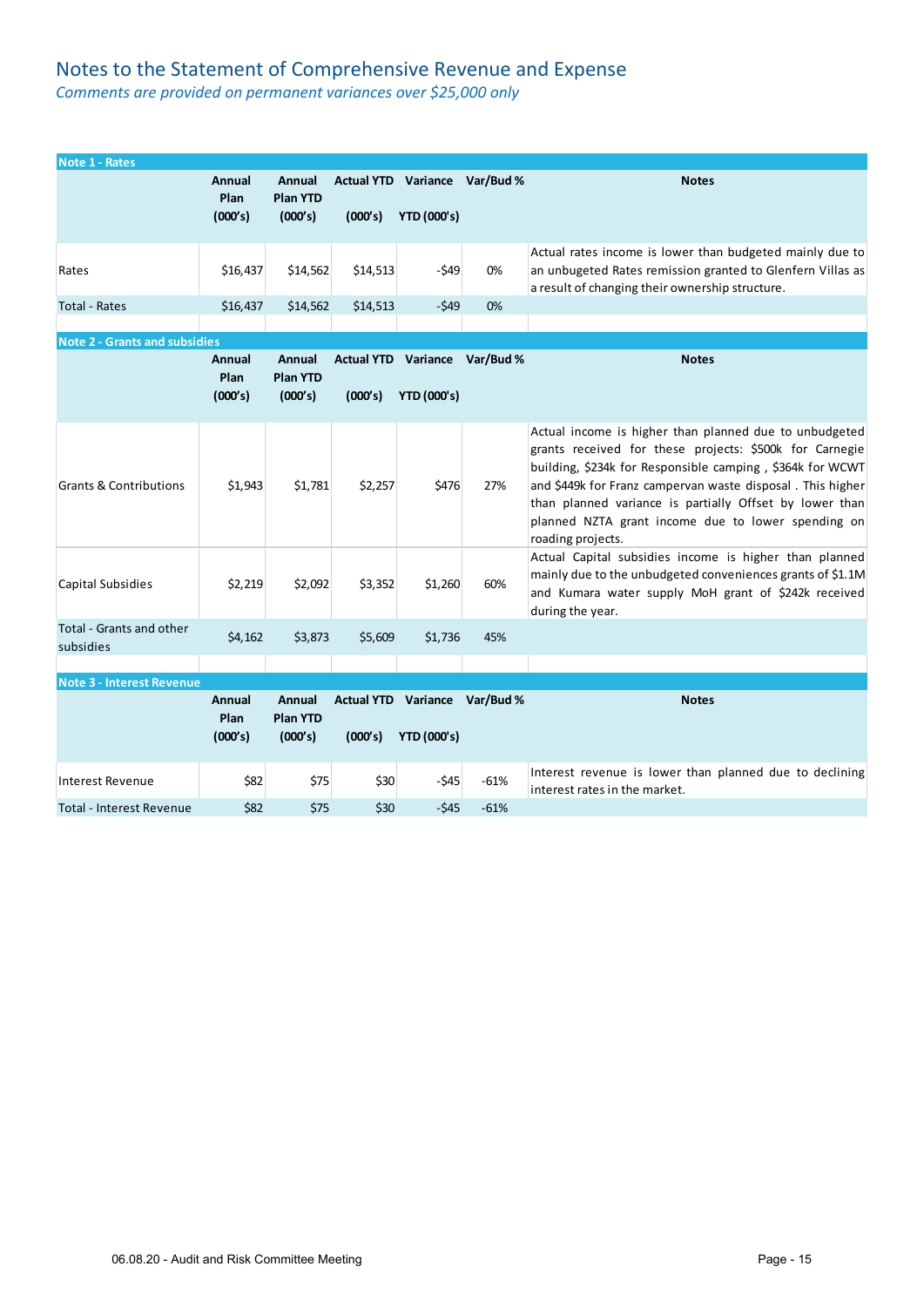| <b>Note 4 - Fees and Charges</b> |                           |                                      |               |                                                     |        |                                                                                                                                                                                                                                                                                                                                                                                                        |
|----------------------------------|---------------------------|--------------------------------------|---------------|-----------------------------------------------------|--------|--------------------------------------------------------------------------------------------------------------------------------------------------------------------------------------------------------------------------------------------------------------------------------------------------------------------------------------------------------------------------------------------------------|
|                                  | Annual<br>Plan<br>(000's) | Annual<br><b>Plan YTD</b><br>(000's) | (000's)       | Actual YTD Variance Var/Bud %<br><b>YTD (000's)</b> |        | <b>Notes</b>                                                                                                                                                                                                                                                                                                                                                                                           |
| Friends of the Library           | \$2                       | \$2                                  | \$2           | \$1                                                 | 31%    |                                                                                                                                                                                                                                                                                                                                                                                                        |
| <b>Inspection Fees</b>           | \$195                     | \$179                                | \$165         | $-514$                                              | $-8%$  |                                                                                                                                                                                                                                                                                                                                                                                                        |
| Rental                           | \$                        | \$                                   | \$            | \$                                                  | 0%     |                                                                                                                                                                                                                                                                                                                                                                                                        |
| Amusement Device Licen           | \$                        | \$                                   | \$            | \$                                                  | 0%     |                                                                                                                                                                                                                                                                                                                                                                                                        |
| <b>Building Accreditation</b>    | \$28                      | \$26                                 | \$17          | $-58$                                               | $-33%$ |                                                                                                                                                                                                                                                                                                                                                                                                        |
| <b>Building Checks</b>           | \$8                       | \$8                                  | \$5           | $-52$                                               | $-33%$ |                                                                                                                                                                                                                                                                                                                                                                                                        |
| <b>Building Consents</b>         | \$79                      | \$72                                 | \$74          | \$2                                                 | 3%     |                                                                                                                                                                                                                                                                                                                                                                                                        |
| <b>Burial Fees</b>               | \$32                      | \$29                                 | \$25          | $-54$                                               | $-14%$ |                                                                                                                                                                                                                                                                                                                                                                                                        |
| Camping Ground Licence           | \$5                       | \$5                                  | \$8           | \$3                                                 | 65%    |                                                                                                                                                                                                                                                                                                                                                                                                        |
| Cass Square Hire Char            | \$7                       | \$6                                  | \$            | $-56$                                               | $-98%$ |                                                                                                                                                                                                                                                                                                                                                                                                        |
| <b>Compliance Certificates</b>   | \$50                      | \$46                                 | \$47          | $\frac{1}{2}$                                       | 2%     |                                                                                                                                                                                                                                                                                                                                                                                                        |
| Compliance Schedule Fee          | \$36                      | \$33                                 | \$28          | $-55$                                               | $-16%$ |                                                                                                                                                                                                                                                                                                                                                                                                        |
| <b>DVD Rental</b>                | \$7                       | \$6                                  | \$5           | $-51$                                               | $-14%$ |                                                                                                                                                                                                                                                                                                                                                                                                        |
| Land Information Memo            | \$41                      | \$37                                 | \$44          | \$6                                                 | 17%    |                                                                                                                                                                                                                                                                                                                                                                                                        |
| Liquor Licenses                  | \$130                     | \$119                                | \$116         | $-53$                                               | $-2%$  |                                                                                                                                                                                                                                                                                                                                                                                                        |
| Monitoring Revenue               | \$8                       | \$7                                  | $\vert$ \$1   | $-57$                                               | $-88%$ |                                                                                                                                                                                                                                                                                                                                                                                                        |
| Photocopying Revenue             | \$5                       | \$5                                  | \$4           | $-51$                                               | $-13%$ |                                                                                                                                                                                                                                                                                                                                                                                                        |
| <b>Plant Hire</b>                | \$119                     | \$109                                | \$120         | \$10                                                | 10%    |                                                                                                                                                                                                                                                                                                                                                                                                        |
| <b>Processing Fees</b>           | \$159                     | \$146                                | \$176         | \$30                                                | 21%    |                                                                                                                                                                                                                                                                                                                                                                                                        |
| Project Information              | \$                        | Ś                                    | $\frac{1}{2}$ | \$                                                  | 84%    |                                                                                                                                                                                                                                                                                                                                                                                                        |
| <b>Refuse Site Fees</b>          | \$813                     | \$745                                | \$647         | $-598$                                              | $-13%$ | This is mainly due to lower than expected refuse fees<br>received from Hokitika (\$254k under) partially offset by<br>higher than planned refuse fees received from Franz Josef<br>collections (\$176k over) as it was used as an alternative<br>transfer station to Fox Glacier during the flood event. YTD<br>actuals seem reasonable as per managers and it looks like<br>the budget is overstated. |
| <b>Resource Consents</b>         | \$82                      | \$75                                 | \$65          | $-510$                                              | $-13%$ |                                                                                                                                                                                                                                                                                                                                                                                                        |
| <b>Trade Waste Fees</b>          | \$107                     | \$98                                 | \$52          | $-546$                                              | $-47%$ | Actual income is lower than planned due to operational<br>reasons.                                                                                                                                                                                                                                                                                                                                     |
| Waste Levy                       | \$38                      | \$29                                 | \$16          | $-513$                                              | $-44%$ |                                                                                                                                                                                                                                                                                                                                                                                                        |
|                                  |                           |                                      |               |                                                     |        |                                                                                                                                                                                                                                                                                                                                                                                                        |
| Total - Fees and charges         | \$1,951                   | \$1,782                              | \$1,618       | $-5163$                                             | $-9%$  |                                                                                                                                                                                                                                                                                                                                                                                                        |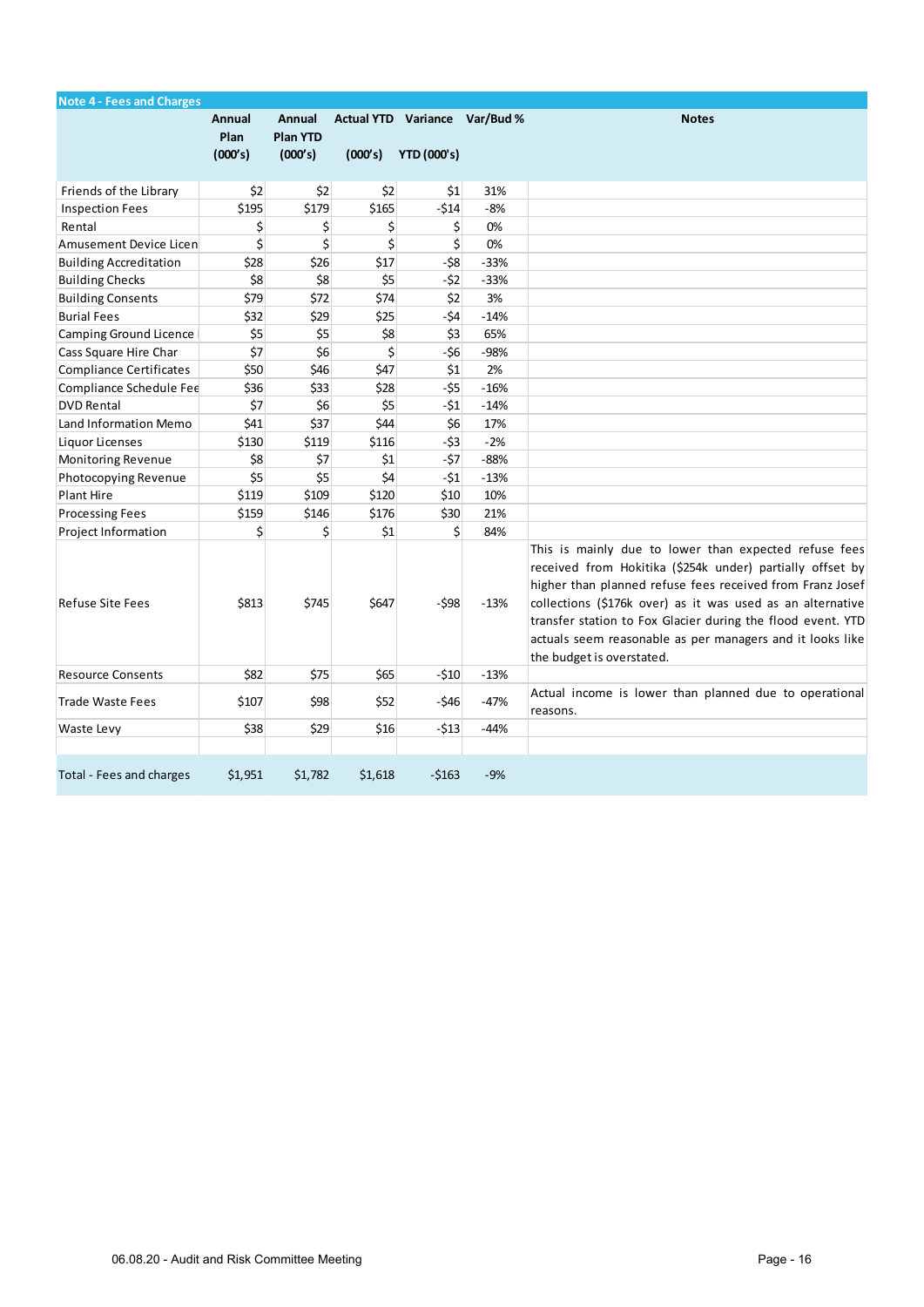| <b>Note 5 - Other Revenue</b>        |                       |                           |         |                               |         |                                                                                                                                                                      |
|--------------------------------------|-----------------------|---------------------------|---------|-------------------------------|---------|----------------------------------------------------------------------------------------------------------------------------------------------------------------------|
|                                      | Annual<br><b>Plan</b> | Annual<br><b>Plan YTD</b> |         | Actual YTD Variance Var/Bud % |         | <b>Notes</b>                                                                                                                                                         |
|                                      | (000's)               | (000's)                   | (000's) | <b>YTD (000's)</b>            |         |                                                                                                                                                                      |
| Imbalances                           | \$                    | \$                        | \$      | \$                            | 0%      |                                                                                                                                                                      |
| <b>Impounding Fees</b>               | \$1                   | \$                        | \$4     | \$4                           | 872%    |                                                                                                                                                                      |
| Interloans                           | \$1                   | \$                        | \$1     | \$                            | 50%     |                                                                                                                                                                      |
| <b>Nomination Fees</b>               | \$5                   | \$5                       | \$8     | \$3                           | 49%     |                                                                                                                                                                      |
| Petrol Tax Income                    | \$133                 | \$122                     | \$89    | $-532$                        | $-27%$  |                                                                                                                                                                      |
| Rental                               | \$58                  | \$54                      | \$54    | \$                            | 0%      |                                                                                                                                                                      |
| Reserve Fund Revenue                 | \$40                  | \$37                      | \$119   | \$83                          | 226%    | Mainly due to unbudgeted Mayoral flood fund (\$50k)<br>received from NEMA.                                                                                           |
| Telephone                            | \$                    | \$                        | \$      | \$                            | 10%     |                                                                                                                                                                      |
| <b>Funeral Parlour Licences</b>      | \$                    | \$                        | \$      | \$                            | 23%     |                                                                                                                                                                      |
| <b>Capital Contributions</b>         | \$13                  | \$12                      | \$26    | \$14                          | 113%    |                                                                                                                                                                      |
| Dividends                            | \$520                 | \$300                     | \$200   | $-5100$                       | $-33%$  |                                                                                                                                                                      |
| Dogs Registration                    | \$107                 | \$107                     | \$113   | \$6                           | 5%      |                                                                                                                                                                      |
| <b>Fees-Other Activs</b>             | \$                    | \$                        | \$13    | \$13                          | 0%      |                                                                                                                                                                      |
| Fees-TNZ                             | \$                    | \$                        | \$      | \$                            | 0%      |                                                                                                                                                                      |
| Fines                                | \$22                  | \$20                      | \$20    | \$                            | $-1%$   |                                                                                                                                                                      |
| <b>Food Premises Licences</b>        | \$48                  | \$44                      | \$28    | $-516$                        | $-36%$  |                                                                                                                                                                      |
| Gain on Swap                         | \$                    | \$                        | \$266   | \$266                         | 0%      | Swap values will change due to market conditions which is<br>difficult to estimate when setting the budget and hence the<br>variance from the budget.                |
| Hairdressers Licences                | \$2                   | \$2                       | \$2     | \$1                           | 51%     |                                                                                                                                                                      |
| Hawkers Licences                     | \$2                   | \$1                       | \$2     | \$                            | 30%     |                                                                                                                                                                      |
| Legal Fees Recovered                 | \$18                  | \$17                      | \$      | $-517$                        | $-100%$ |                                                                                                                                                                      |
| <b>LIBRAR - Donations</b>            | \$2                   | \$2                       | \$1     | $-51$                         | -59%    |                                                                                                                                                                      |
| Mobile Shop Licences                 | \$2                   | \$2                       | \$5     | \$4                           | 198%    |                                                                                                                                                                      |
| Offensive Trade Licences             | \$1                   | \$1                       | \$1     | \$                            | 11%     |                                                                                                                                                                      |
| PLBUILD - Commission                 | \$1                   | \$1                       | \$2     | \$1                           | 103%    |                                                                                                                                                                      |
| Postage recoveries                   | \$                    | \$                        | \$      | \$                            | $-100%$ |                                                                                                                                                                      |
| Recoveries                           | \$415                 | \$381                     | \$254   | $-$127$                       | $-33%$  | This is lower than planned as we have in house<br>prefessionals now to provide specialized services which was<br>previously outsourced and recovered from customers. |
| <b>Retail Sales</b>                  | \$1                   | \$1                       | \$5     | \$5                           | 723%    |                                                                                                                                                                      |
| Sundry Income                        | \$27                  | \$24                      | \$282   | \$258                         | 1053%   | Actual is higher than planned due to \$250k received from<br>Westland Racing Club as part of their asset transfer to the<br>Council.                                 |
| <b>Total - Other Revenue</b>         | \$1,419               | \$1,133                   | \$1,498 | \$365                         | 32%     |                                                                                                                                                                      |
| Note 6 - Employee Benefit expenses   |                       |                           |         |                               |         |                                                                                                                                                                      |
|                                      | Annual                | Annual                    |         | Actual YTD Variance Var/Bud % |         | <b>Notes</b>                                                                                                                                                         |
|                                      | Plan                  | <b>Plan YTD</b>           |         |                               |         |                                                                                                                                                                      |
|                                      | (000's)               | (000's)                   | (000's) | <b>YTD (000's)</b>            |         |                                                                                                                                                                      |
|                                      |                       |                           |         |                               |         |                                                                                                                                                                      |
| Salaries & Wages                     | \$3,959               | \$3,629                   | \$3,536 | $-593$                        | $-3%$   | Mainly due to vacancies in District Assets and Resource<br>Management.                                                                                               |
| Superannuation                       | \$119                 | \$109                     | \$109   | \$                            | 0%      |                                                                                                                                                                      |
| <b>ACC Levy</b>                      | \$13                  | \$4                       | \$5     | \$                            | 10%     |                                                                                                                                                                      |
| Total - Employee Benefit<br>expenses | \$4,090               | \$3,742                   | \$3,649 | $-592$                        | $-2%$   |                                                                                                                                                                      |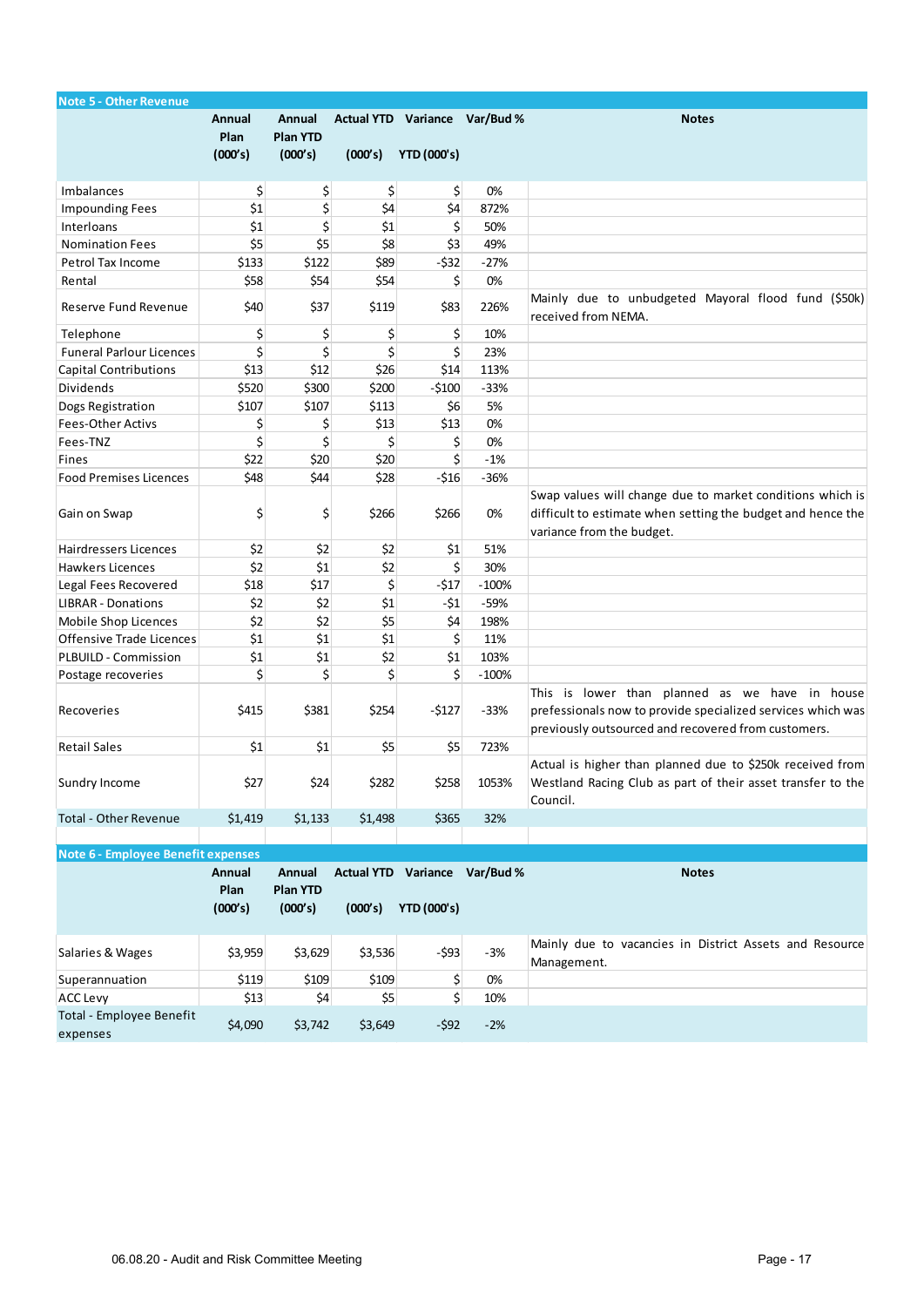| <b>Note 7 - Finance Costs</b>                       |                           |                                      |                   |                                                     |        |                                                                                                                                                                                                                                            |
|-----------------------------------------------------|---------------------------|--------------------------------------|-------------------|-----------------------------------------------------|--------|--------------------------------------------------------------------------------------------------------------------------------------------------------------------------------------------------------------------------------------------|
|                                                     | Annual<br>Plan<br>(000's) | Annual<br><b>Plan YTD</b><br>(000's) | (000's)           | Actual YTD Variance Var/Bud %<br><b>YTD (000's)</b> |        | <b>Notes</b>                                                                                                                                                                                                                               |
| <b>Finance Costs</b>                                | \$740                     | \$678                                | \$615             | -\$64                                               | -9%    | This variance is mainly due to lower than expected interest<br>rate prevailing in the market and efficient liquidity<br>management.                                                                                                        |
| <b>Total - Finance Costs</b>                        | \$740                     | \$678                                | \$615             | $-564$                                              | $-9%$  |                                                                                                                                                                                                                                            |
|                                                     |                           |                                      |                   |                                                     |        |                                                                                                                                                                                                                                            |
| <b>Note 8 - Depreciation</b>                        |                           |                                      |                   |                                                     |        |                                                                                                                                                                                                                                            |
|                                                     | Annual<br>Plan<br>(000's) | Annual<br><b>Plan YTD</b><br>(000's) | (000's)           | Actual YTD Variance Var/Bud %<br><b>YTD (000's)</b> |        | <b>Notes</b>                                                                                                                                                                                                                               |
| Depreciation and<br>Amortisation                    | \$6,316                   | \$5,789                              | \$6,283           | \$493                                               | 9%     | Current year actual depreciation is calculated using last<br>year's revalued assets, which were not available when<br>depreciation budgets were set up for 2019/2020 Annual<br>Plan.                                                       |
| <b>Total - Depreciation</b>                         | \$6,316                   | \$5,789                              | \$6,283           | \$493                                               | 9%     |                                                                                                                                                                                                                                            |
|                                                     |                           |                                      |                   |                                                     |        |                                                                                                                                                                                                                                            |
|                                                     |                           |                                      |                   |                                                     |        |                                                                                                                                                                                                                                            |
| <b>Note 9 - Other expenses</b>                      |                           |                                      |                   |                                                     |        |                                                                                                                                                                                                                                            |
|                                                     | Annual<br>Plan            | Annual<br><b>Plan YTD</b>            |                   | Actual YTD Variance Var/Bud %                       |        | <b>Notes</b>                                                                                                                                                                                                                               |
|                                                     | (000's)                   | (000's)                              | (000's)           | <b>YTD (000's)</b>                                  |        |                                                                                                                                                                                                                                            |
| Administrative Expenses                             | \$630                     | \$578                                | \$522             | $-556$                                              | $-10%$ |                                                                                                                                                                                                                                            |
| <b>Bad Debt Provision</b>                           | \$                        | \$                                   | \$124             | \$124                                               | 0%     | This is due to an unbudgeted provision for doubtful debt to<br>account for the impact on debtors from COVID 19.                                                                                                                            |
| Contractors                                         | \$446                     | \$409                                |                   |                                                     |        |                                                                                                                                                                                                                                            |
|                                                     |                           |                                      | \$735             | \$326                                               | 80%    | This is mainly due to unbudgeted contractor cost incurred<br>on folowing projects;<br>- Asset Management Plan.<br>- Civil Defence work due to December flood event.                                                                        |
| Electricity                                         | \$338                     | \$309                                | \$309             | \$                                                  | 0%     |                                                                                                                                                                                                                                            |
| Honorarium                                          | \$280                     | \$257                                | \$279             | \$22                                                | 9%     |                                                                                                                                                                                                                                            |
| Insurance                                           | \$266                     | \$266                                | \$431             | \$165                                               | 62%    | Mainly due to increase in insurance premiums.                                                                                                                                                                                              |
| Loss on Swaps                                       | \$183                     | \$168                                | \$562             | \$394                                               | 235%   | Swap values will change due to market conditions which is<br>difficult to estimate when setting the budget and hence the<br>variance from the budget. This loss is partially offset by the<br>gain reported under Other Revenue (Note 05). |
| Maintenance                                         | \$4,197                   | \$3,847                              | \$3,735           | $-5112$                                             | $-3%$  |                                                                                                                                                                                                                                            |
| <b>Management Contracts</b>                         | \$1,837                   | \$1,684                              | \$1,674           | $-510$                                              | $-1%$  |                                                                                                                                                                                                                                            |
| Other Expenses                                      | \$2,381                   | \$2,063                              | \$2,592           | \$529                                               | 26%    | Actual cost is higher than planned mainly due to<br>unbudgeted Three mile grant payment to Hokitika Lion for<br>Lazar Park and unbudgeted Emergency Storm repair work.                                                                     |
| <b>Professional Services</b>                        | \$296                     | \$272                                | \$205             | -\$67                                               | $-25%$ | This is mainly due to lower than expected legal fees and<br>consultant fees.                                                                                                                                                               |
| Rates                                               | \$219                     | \$219                                | \$234             | \$15                                                | 7%     |                                                                                                                                                                                                                                            |
| <b>Refuse Collections</b><br>Total - Other expenses | \$762<br>\$11,836         | \$699<br>\$10,772                    | \$711<br>\$12,113 | \$12<br>\$1,341 12.4%                               | 2%     |                                                                                                                                                                                                                                            |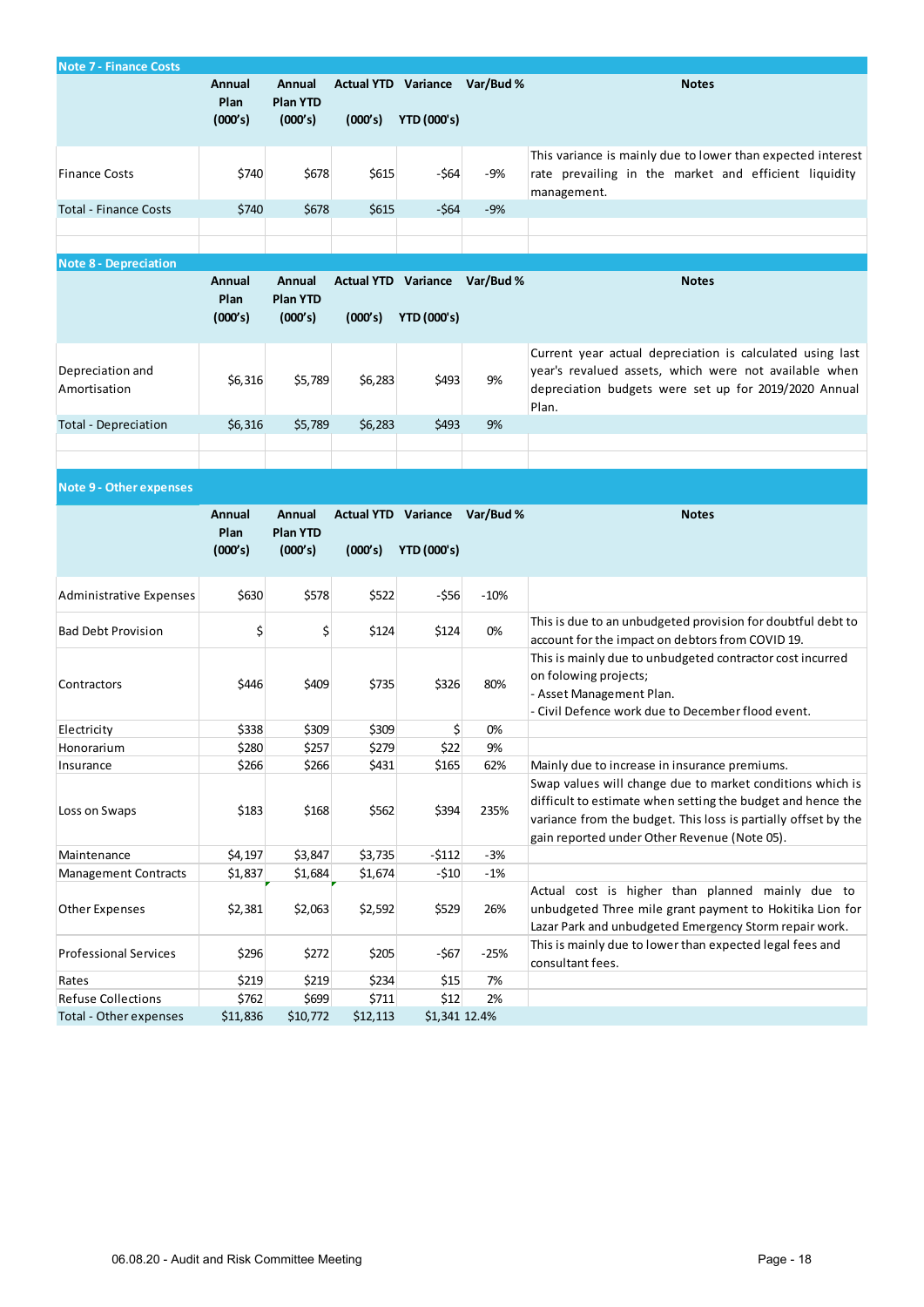## **Statement of Financial Position**

### Statement of Financial Position

| As at May 2020                                  |                |                  |                |               |
|-------------------------------------------------|----------------|------------------|----------------|---------------|
|                                                 | <b>May YTD</b> | <b>April YTD</b> | 2019/20 Annual | 2018/19       |
|                                                 | (5000)         | (5000)           | Plan           | <b>Actual</b> |
| <b>Current Assets</b>                           |                |                  |                |               |
| Cash & cash equivalents                         | 4,355          | 4,299            | 2,570          | 2,589         |
| Debtors & other receivables                     | 1,467          | 3,880            | 1,919          | 4,676         |
| <b>Total Current Assets</b>                     | 5,822          | 8,179            | 4,489          | 7,265         |
| <b>Non-current Assets</b>                       |                |                  |                |               |
| <b>Council Controlled Organisation</b>          | 8,695          | 8,695            | 8,695          | 8,695         |
| Intangible assets                               | 79             | 82               | 80             | 117           |
| <b>Assets Under Construction</b>                | 12,173         | 11,672           | 1,309          | 4,458         |
| <b>Other Financial Assets</b>                   | 366            | 366              | 69             | 368           |
| Property, Plant and Equipment                   | 394,987        | 395,554          | 463,166        | 401,260       |
| <b>Total Non-current assets</b>                 | 416,300        | 416,369          | 473,319        | 414,898       |
| <b>Total Assets</b>                             | 422,122        | 424,548          | 477,808        | 422,163       |
|                                                 |                |                  |                |               |
| <b>Current Liabilities</b>                      |                |                  |                |               |
| Creditors & other payables                      | 1,917          | 3,073            | 2,453          | 2,845         |
| Employee benefit liabilities                    | 436            | 387              | 205            | 368           |
| Tax payable                                     | 3              | 3                | 3              |               |
| Borrowings                                      |                | 1,000            |                |               |
| Other                                           | 305            | 211              | 377            | 415           |
| <b>Total Current Liabilities</b>                | 2,661          | 4,674            | 3,038          | 3,631         |
| <b>Non-current Liabilities</b>                  |                |                  |                |               |
| <b>Borrowings</b>                               | 18,618         | 18,618           | 24,339         | 18,618        |
| Employee benefit liabilities                    | 41             | 39               | 35             | 36            |
| Provisions                                      | 2,480          | 2,480            | 2,089          | 2,480         |
| Derivative financial intruments                 | 1,197          | 1,108            | 800            | 882           |
| <b>Other Non-current liabilities</b>            | 32             | 32               | 28             | 32            |
| <b>Total Non-Current Liabilities</b>            | 22,368         | 22,277           | 27,291         | 22,048        |
| <b>Total Liabilities</b>                        | 25,030         | 26,951           | 30,329         | 25,679        |
|                                                 |                |                  |                |               |
|                                                 |                |                  |                |               |
| <b>Net Assets</b>                               | 397,092        | 397,596          | 447,479        | 396,484       |
|                                                 |                |                  |                |               |
| <b>Equity</b>                                   |                |                  |                |               |
| Retained earnings                               | 148,143        | 148,647          | 144,742        | 147,535       |
| <b>Restricted Reserves</b>                      | 9,164          | 9,164            | 10,582         | 9,164         |
| <b>Revaluation reserves</b>                     | 239,721        | 239,721          | 292,091        | 239,721       |
| Other comprehensive revenue and expense reserve | 64             | 64               | 64             | 64            |
| <b>Total Equity</b>                             | 397,092        | 397,596          | 447,479        | 396,484       |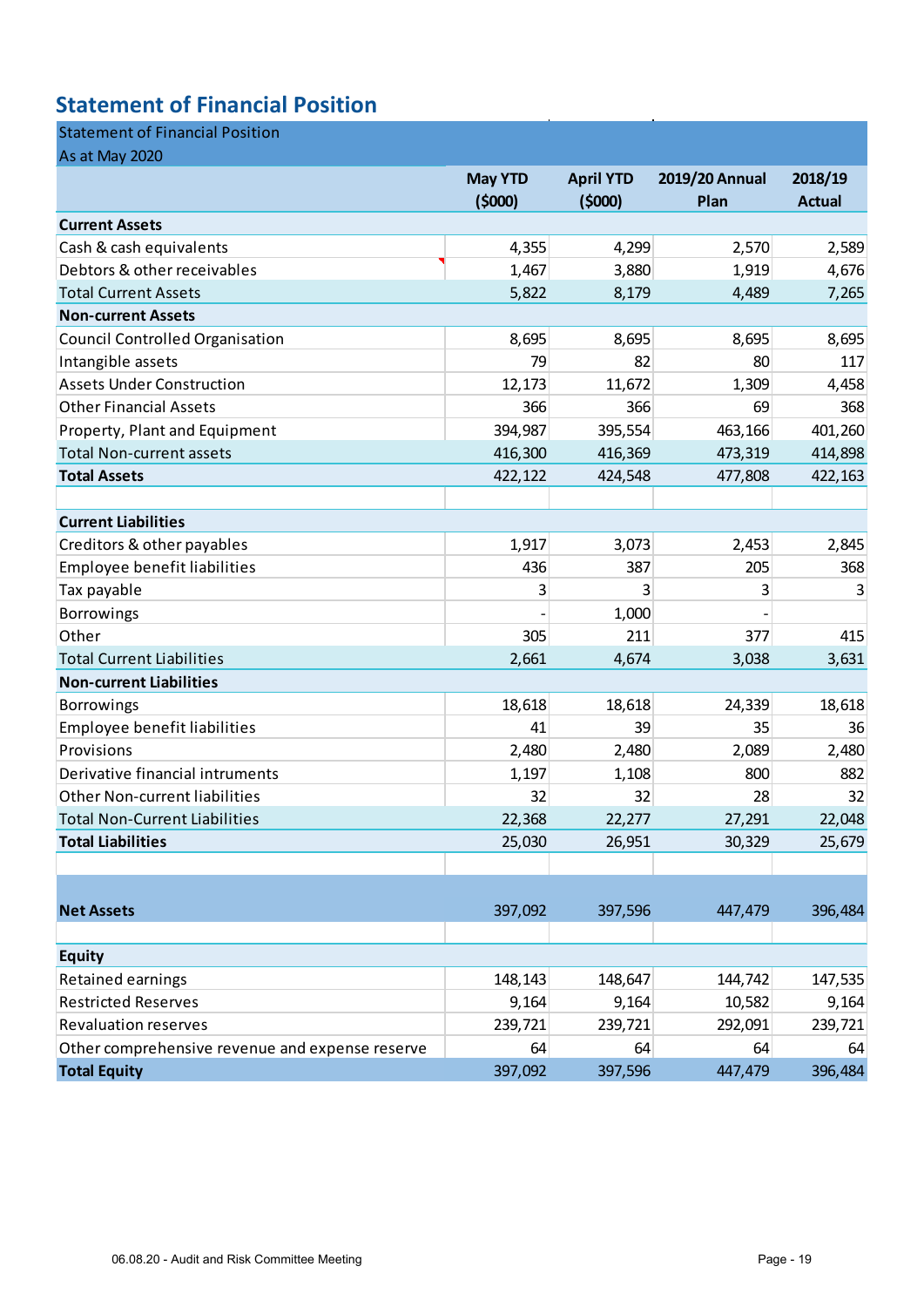## **Capital Expenditure**

| <b>CAPITAL EXPENDITURE 2019-2020</b>       |                                      |                                         |                                     |                                                                                                                                                                                                                                                                                                                                                                                                                                                    |
|--------------------------------------------|--------------------------------------|-----------------------------------------|-------------------------------------|----------------------------------------------------------------------------------------------------------------------------------------------------------------------------------------------------------------------------------------------------------------------------------------------------------------------------------------------------------------------------------------------------------------------------------------------------|
|                                            | <b>Full Year Annual</b><br>Plan (AP) | <b>YTD Actual</b><br><b>Expenditure</b> | <b>YTD</b><br>Spent as<br>a % of AP | <b>Notes</b>                                                                                                                                                                                                                                                                                                                                                                                                                                       |
| Community<br>Services                      | 10,250                               |                                         | 0%                                  | The bandrooms project is on hold at the<br>moment.                                                                                                                                                                                                                                                                                                                                                                                                 |
| Leadership                                 | 344,475                              | 99,682                                  | 29%                                 | delays in Information<br>due<br>to<br>Mainly<br>Management DMS project and Chambers<br>refurbishment project. IT renewals project is<br>also lower than planned and forecasting to<br>carryover the projects into the next financial<br>year.                                                                                                                                                                                                      |
| Leisure Services &<br><b>Facilities</b>    | 649,118                              | 263,667                                 | 41%                                 | This is mainly due to delays in Civil Defence -<br>EOC project.                                                                                                                                                                                                                                                                                                                                                                                    |
| Solid Waste                                | 254,200                              | 109,113                                 | 43%                                 | This is mainly due to delay in the Butlers<br>intermediate capping project.                                                                                                                                                                                                                                                                                                                                                                        |
| Stormwater                                 | 1,840,125                            | 48,372                                  | 3%                                  | Except for the Hokitika - Mains upgrade<br>programme, none of the projects have been<br>started yet. This includes Hokitika Pump<br>upgrade for Bealey, Tancred, Rolleston,<br>Hoffman, Livingstone and weld projects. That<br>is the reason for the lower capital spending<br>compared to the annual plan. Some of the<br>pump upgrade projects are unlikely to go<br>ahead as planned in this year as indicated by<br>the managers.              |
| Transportation                             | 2,765,448                            | 1,649,065                               | 60%                                 | Although the YTD spending is low compared<br>to the annual plan, managers have indicated<br>that most of the capital projects will be<br>completed before the year end. Some of the<br>that<br>have<br>minimal<br>projects<br>capital<br>expenditure compared to annual plan are<br>Component<br><b>Structures</b><br>Replace<br>project,<br>Sealed<br>Pavement<br>Rehabilitation<br>Road<br>project, Local and SPR Low Cost Low Risk<br>projects. |
| Wastewater                                 | 3,510,827                            | 1,841,335                               | 52%                                 | Mainly due to delays in Hokitika - Outfall<br>structure project and WWTP upgrade projects<br>for Hokitika & Fox Glacier.                                                                                                                                                                                                                                                                                                                           |
| <b>Water Supply</b>                        | 1,782,466                            | 267,801                                 | 15%                                 | YTD actual spending is lower than planned<br>due to various operational reasons and<br>managers are expecting that most of the<br>projects will be carried over into the next<br>financial year. Some of the low spending<br>projects are Ross, Hari Hari and Franz Josef<br>Mains upgrade programme, Arahura Water<br>treatment plant project and Fox Glacier Plant<br>upgrade project.                                                           |
| <b>Total Capital</b><br><b>Expenditure</b> | 11,156,909                           | 4,279,036                               | 38%                                 |                                                                                                                                                                                                                                                                                                                                                                                                                                                    |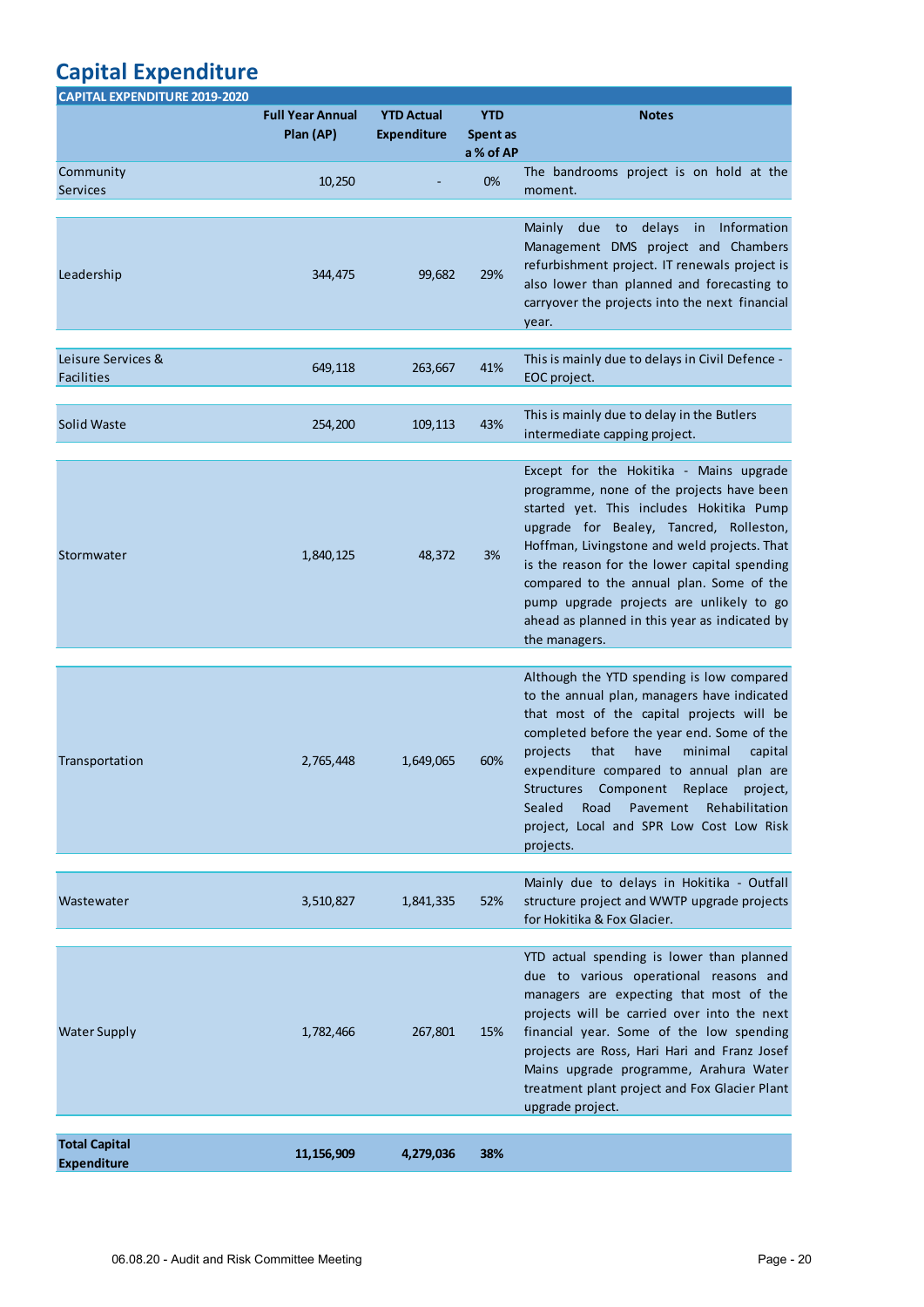## **Capital Expenditure - Carryovers**

| <b>CAPITAL EXPENDITURE-2019-2020 CARRYOVERS</b>               |                                      |                                         |                                     |                                                                                                                                                                                                                                                                               |  |  |  |
|---------------------------------------------------------------|--------------------------------------|-----------------------------------------|-------------------------------------|-------------------------------------------------------------------------------------------------------------------------------------------------------------------------------------------------------------------------------------------------------------------------------|--|--|--|
|                                                               | <b>Full Year Annual</b><br>Plan (AP) | <b>YTD Actual</b><br><b>Expenditure</b> | <b>YTD</b><br>Spent as<br>a % of AP | <b>Notes</b>                                                                                                                                                                                                                                                                  |  |  |  |
| Community<br><b>Services</b>                                  | 115,000                              |                                         | 0%                                  | Franz Josef Urban Revitalisation Plan is on<br>hold.                                                                                                                                                                                                                          |  |  |  |
| Leadership                                                    | 108,857                              | 78,285                                  | 72%                                 | Council Headquarters refurbishment work is<br>ongoing and is expected to finish majority of<br>the work by the end of the financial year.                                                                                                                                     |  |  |  |
| Leisure Services &<br><b>Facilities</b>                       | 2,338,676                            | 1,582,167                               | 68%                                 | Haast conveniences, Sunset point and<br>waterfront projects are ongoing and majority<br>of the work is expected to be completed by<br>end of this year.                                                                                                                       |  |  |  |
| Solid Waste                                                   | 48,740                               | 33,407                                  | 69%                                 | Haast cell capping and new cell preparation<br>has started and is expected to be completed<br>in this financial year.                                                                                                                                                         |  |  |  |
| Stormwater                                                    | 260,000                              | 46,454                                  | 18%                                 | Mainly work on Jollie St extention which is<br>being re-scoped, Managers are expecting a<br>delay with this project.                                                                                                                                                          |  |  |  |
| Transportation                                                | 125,000                              |                                         | 0%                                  | Footpaths work is expected to begin in the<br>next financial year.                                                                                                                                                                                                            |  |  |  |
| Wastewater                                                    | 1,017,574                            | 166,841                                 | 16%                                 | Only Fox Glacier and Hokitika WWTP has<br>started. Most projects are expected to be<br>carried over into the next financial year due<br>to capacity limitations.                                                                                                              |  |  |  |
| <b>Water Supply</b>                                           | 744,232                              | 437,527                                 | 59%                                 | All the WTP projects have begun and are<br>ongoing but unlikely to be completed within<br>this financial year due to operational reasons.<br>Low spending projects are Ross and Franz<br>Josef Mains upgrade programme projects and<br>Arahura water treatment plant project. |  |  |  |
| <b>Total</b><br><b>CarryoverCapital</b><br><b>Expenditure</b> | 4,758,079                            | 2,344,681                               | 49%                                 |                                                                                                                                                                                                                                                                               |  |  |  |
| <b>Total Unbudgeted</b><br><b>Capital Expenditure</b>         | 1,524,630                            | 893,597                                 | 59%                                 |                                                                                                                                                                                                                                                                               |  |  |  |
| <b>Total Capital</b><br><b>Expenditure</b>                    | 17,439,618                           | 7,517,313                               | 43%                                 |                                                                                                                                                                                                                                                                               |  |  |  |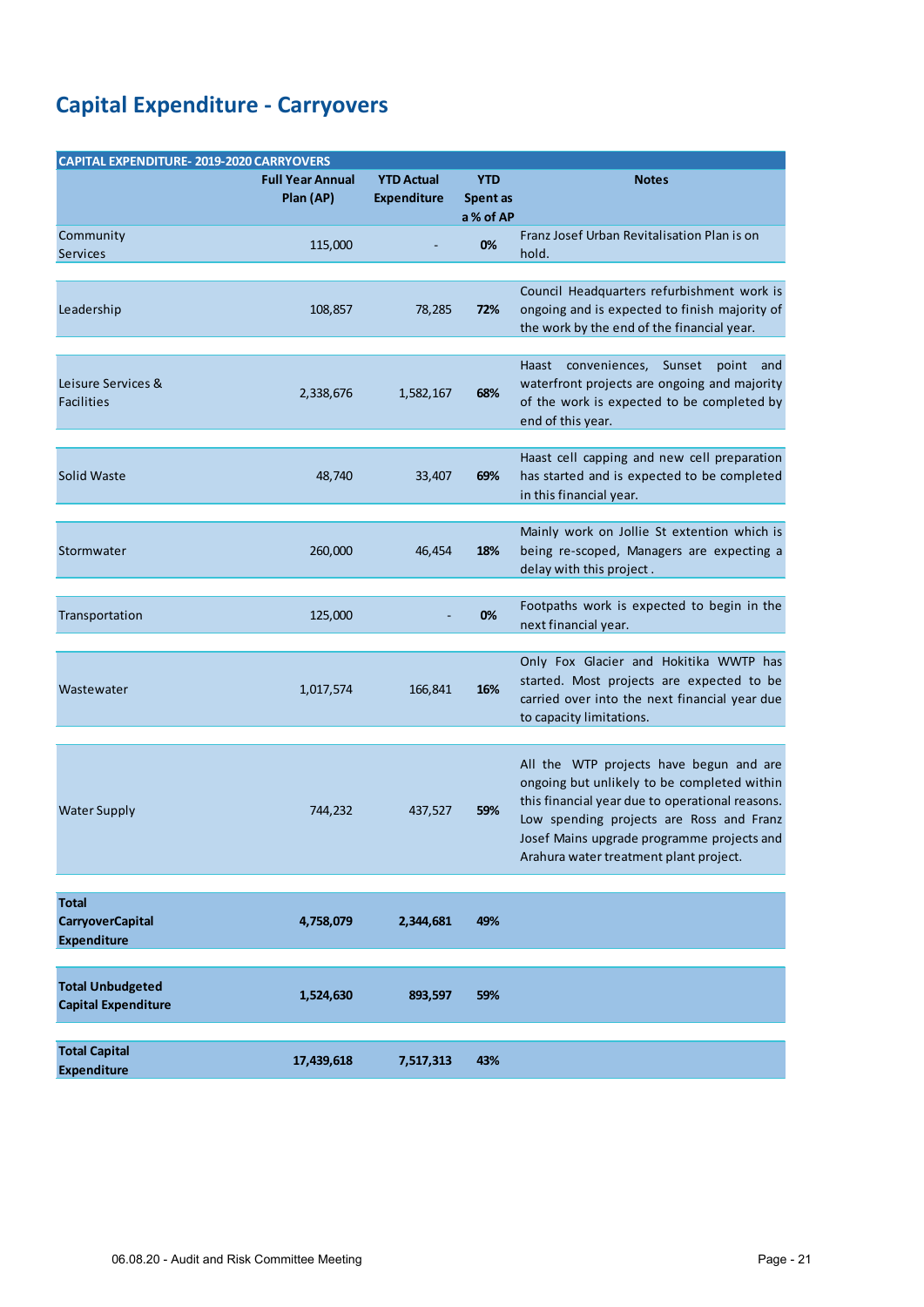## **Treasury Report**

### **Summary**

The purpose of this section of the Quarterly Report is to provide an update on Council's Treasury Position as at **31 May 2020**.

This section shows the Council's position for the following items:

- Loans
- Other Borrowings (if any)
- Swap
- Internal borrowing
- Cash Investments
- **•** Deposits
- Debtors

Council has contracted PWC as an independent treasury adviser.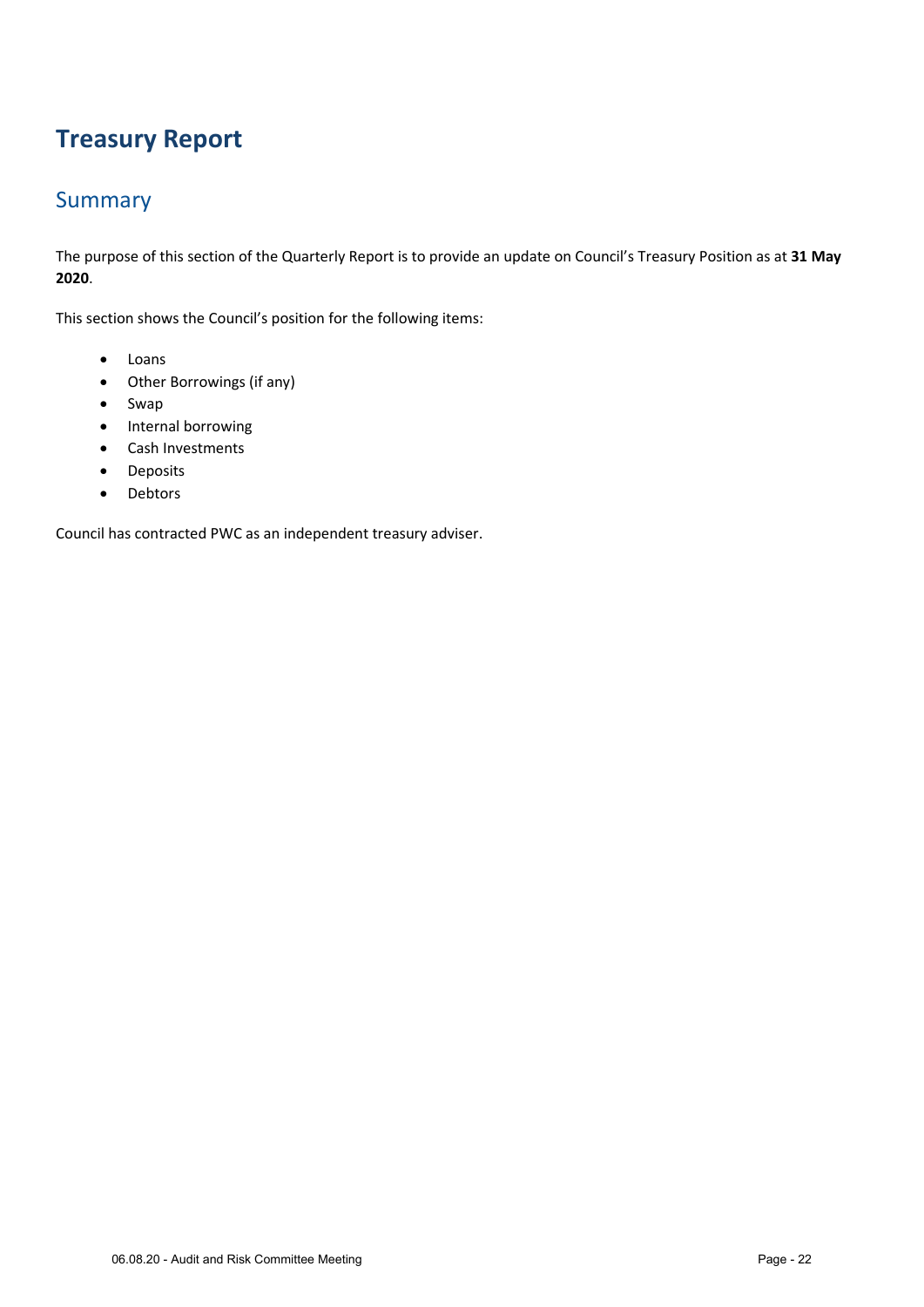### Loans

This chart illustrates the Council's position in relation to the debt facility:



#### **Liquidity and Funding Risk Control Limits:**

Maturity band limits were amended in March 2020 to allow the council to have a greater flexibility while continue to enforce a spreading and smoothing approach to debt management. New bands are 0 - 3 years, 3 - 7 years and 7 years plus. Minimum and maximum percentage limits within each maturity band ensure a spread of maturities and reduces the risk of maturity concentrations.

Council's policies require that we have liquidity cover of 110% of current debt. There are two facilities in place, one with Westpac with a borrowing limit of \$4m, a second with the Local Government Funding Agency has a borrowing limit of \$20m, providing a total facility of \$24m. The forecast debt for the current financial year is \$19.62m, with liquidity coverage at 147%.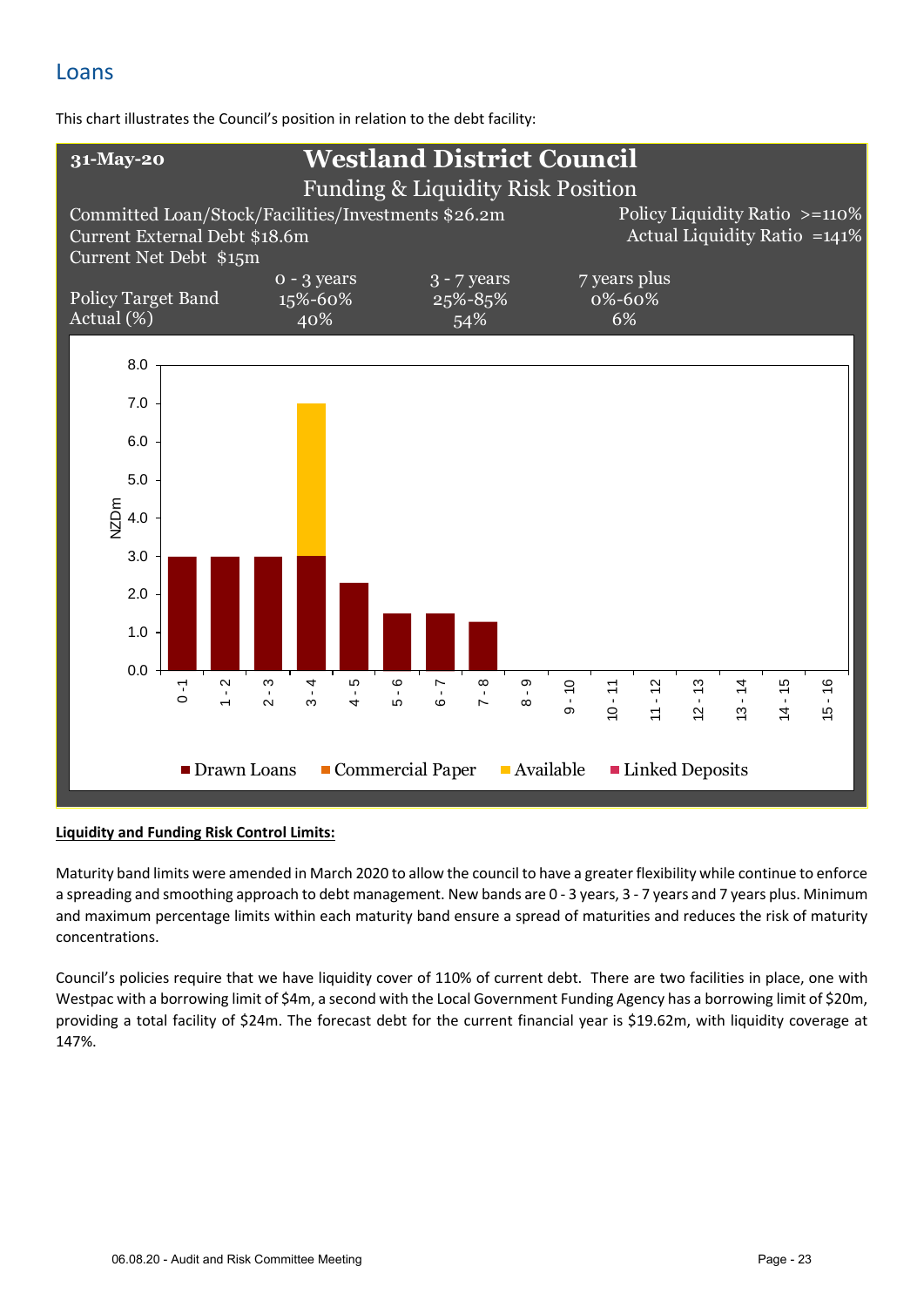Borrowing as at 31 May 2020 are as follows:

| <b>Amount</b> | Rate   | <b>Maturity</b> |
|---------------|--------|-----------------|
| 18,352        | 1.400% | 1/07/2023       |
| 3,000,000     | 0.270% | 17/05/2021      |
| 3,000,000     | 0.270% | 16/05/2022      |
| 3,000,000     | 0.435% | 17/04/2023      |
| 3,000,000     | 0.435% | 15/04/2024      |
| 2,300,000     | 0.435% | 15/04/2025      |
| 1,500,000     | 0.435% | 15/04/2026      |
| 1,500,000     | 3.877% | 15/04/2027      |
| 1,300,000     | 0.435% | 18/04/2028      |
| 18,618,352    | Total  |                 |

*Except the first line in the table above rest of the loans are obtained from LGFA. The interest rates shown above for LGFA bonds do not include the 0.6% to 1.0% margins charged by LGFA.* 

Swaps in place to protect against fluctuating interest rates are as follows:

| <b>Amount</b> | <b>Fixed interest rate</b> | <b>Maturity date</b> |
|---------------|----------------------------|----------------------|
| \$5,000,000   | 3.67%                      | 2/10/2025            |
| \$5,000,000   | 3.34%                      | 2/10/2023            |
| \$2,500,000   | 2.98%                      | 17/03/2023           |
| \$5,000,000   | 4.10%                      | 1/10/2021            |
| \$2,500,000   | 3.55%                      | 17/11/2020           |
| \$20,000,000  | <b>Total</b>               |                      |

Out of the \$20m Swaps portfolio above, \$10m Swaps have future effective dates and hence are not considered as live Swaps.